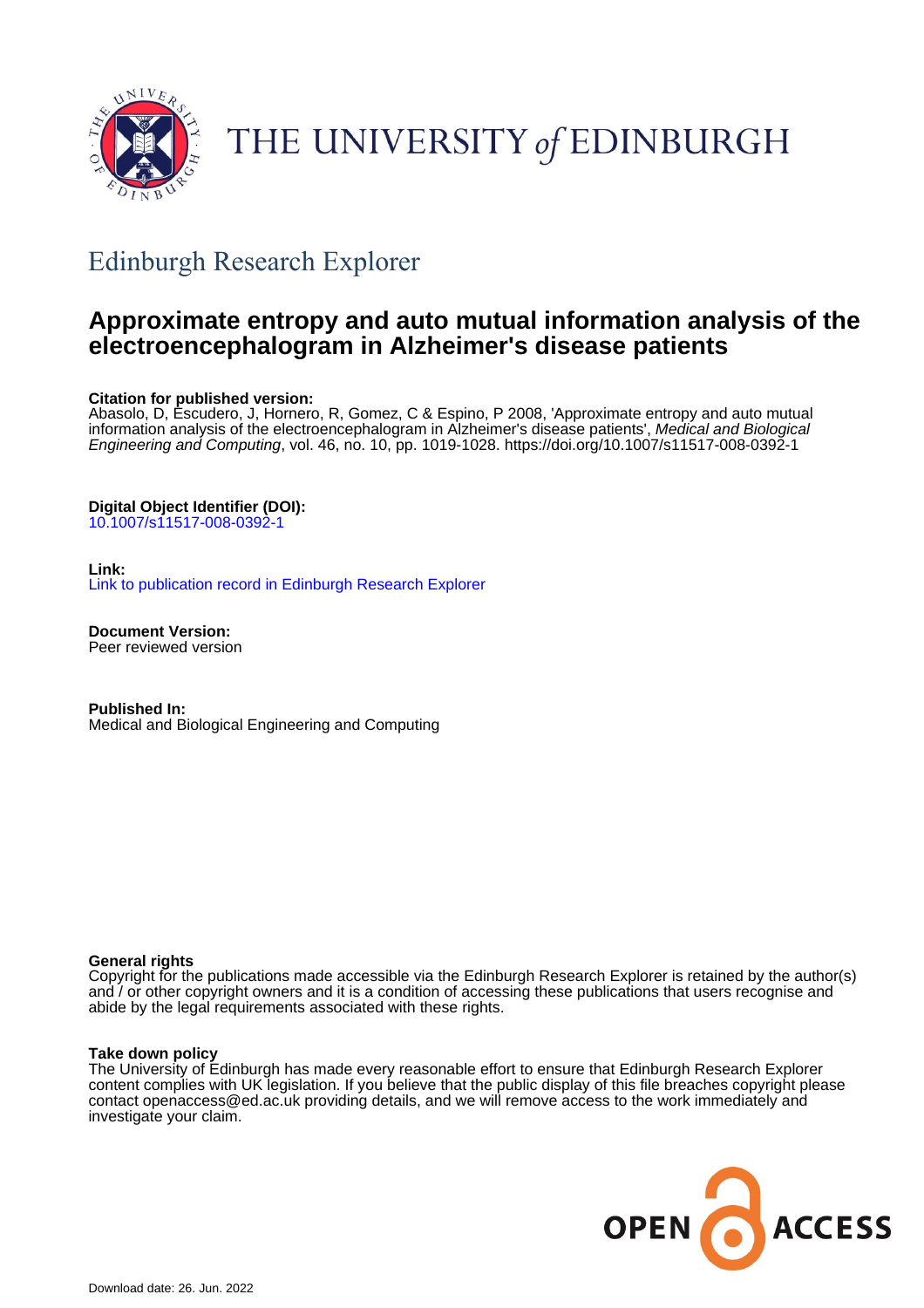# **APPROXIMATE ENTROPY AND AUTO MUTUAL INFORMATION ANALYSIS OF THE ELECTROENCEPHALOGRAM IN ALZHEIMER'S DISEASE PATIENTS**

D. Abásolo<sup>1</sup>, J. Escudero<sup>1</sup>, R. Hornero<sup>1</sup>, C. Gómez<sup>1</sup> and P. Espino<sup>2</sup>

*<sup>1</sup>Biomedical Engineering Group, E.T.S. Ingenieros de Telecomunicación, University of Valladolid, Camino del Cementerio s/n, 47011, Valladolid (Spain)* 

Phone: +34983423981

Fax: +34983423667

E-mail: danaba@tel.uva.es

Website: http://www.gib.tel.uva.es

*<sup>2</sup>Hospital Clínico San Carlos, c/Profesor Lagos s/n, 28040, Madrid (Spain)*

**Corresponding author:** D. Abásolo

*Biomedical Engineering Group E.T.S. Ingenieros de Telecomunicación, University of Valladolid, Camino del Cementerio s/n 47011 Valladolid (Spain)*  Phone: +34983423981 Fax: +34983423667

Number of words of the manuscript (including title, affiliations, abstract, keywords, abbreviations and the whole manuscript, excluding the references, tables and figures captions): 5141 Number of words of the Abstract: 150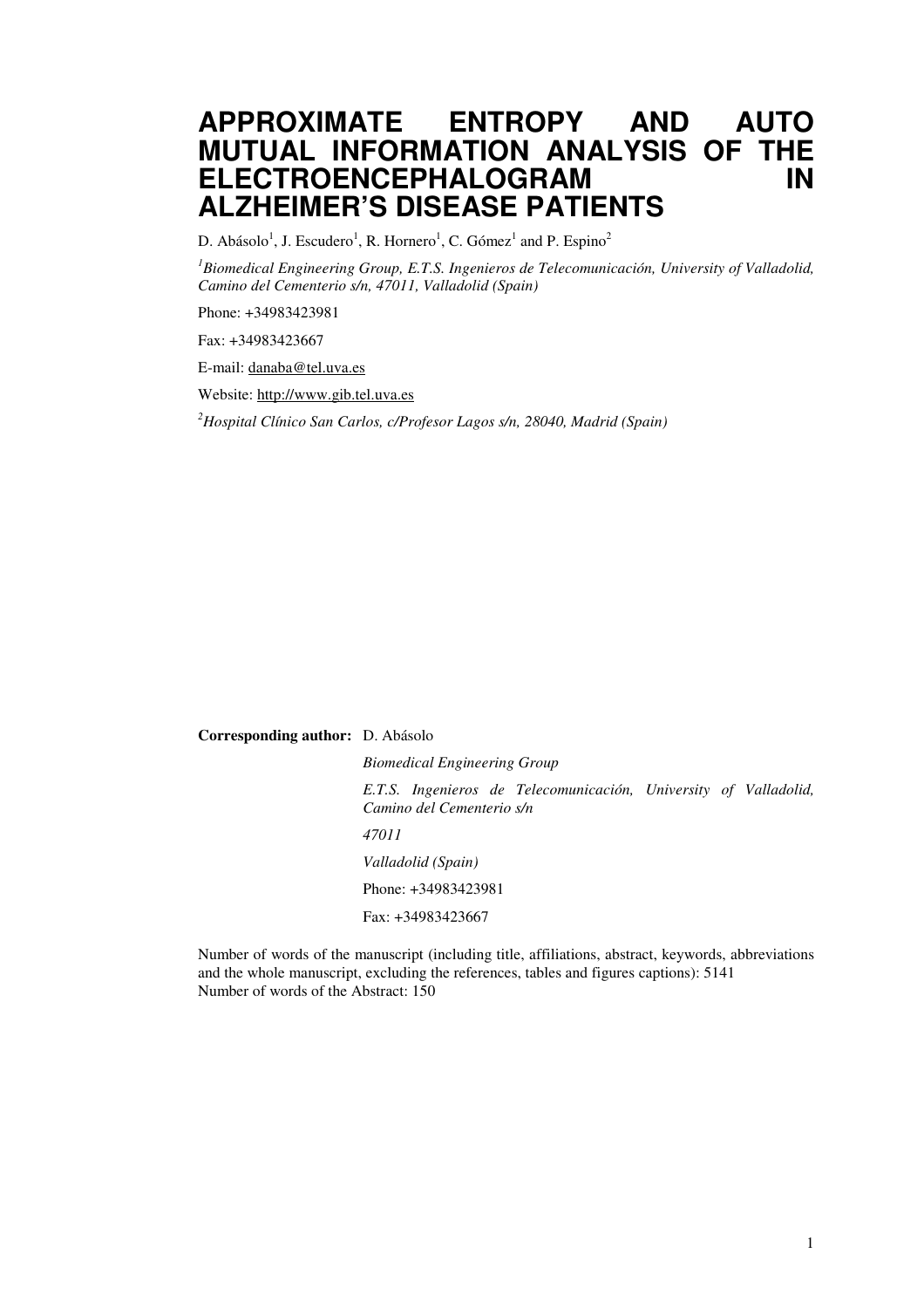# **Abstract**

We analysed the electroencephalogram (EEG) from Alzheimer's disease (AD) patients with two non-linear methods: Approximate Entropy (*ApEn*) and Auto Mutual Information (*AMI*). *ApEn* quantifies regularity in data, while *AMI* detects linear and non-linear dependencies in time series. EEGs from 11 AD patients and 11 age-matched controls were analysed. *ApEn* was significantly lower in AD patients at electrodes O1, O2, P3 and P4 (*p* < 0.01). The EEG *AMI* decreased more slowly with time delays in patients than in controls, with significant differences at electrodes T5, T6, O1, O2, P3 and P4 (*p* < 0.01). The strong correlation between results from both methods shows that the *AMI* rate of decrease can be used to estimate the regularity in time series. Our work suggests that non-linear EEG analysis may contribute to increase the insight into brain dysfunction in AD, especially when different time scales are inspected, as is the case with *AMI*.

*Keywords: Alzheimer's disease, electroencephalogram, approximate entropy, mutual information, non-linear analysis.* 

AD: Alzheimer's disease; AMI: Auto mutual information; ApEn: Approximate entropy; AUC: Area under the ROC curve; CMI: Cross mutual information; *D*<sub>2</sub>: Correlation dimension; EEG: Electroencephalogram; L1: Largest Lyapunov exponent; LZ: Lempel-Ziv; MI: Mutual information; MMSE: Mini-mental state examination; MSE: Multiscale entropy; ROC: Receiver operating characteristic; SampEn: Sample entropy; SD: standard deviation

# **Introduction**

Alzheimer's disease (AD) is a primary neurodegenerative disorder of unknown aetiology that gradually destroys brain cells and represents the most prevalent form of dementia in western countries [7]. AD is characterized by progressive impairments in cognition and memory whose course lasts several years prior to the death of the patient [23]. These clinical features are accompanied by histological changes in the brain, which include widespread cortical atrophy, intracellular deposition of neurofibrillary tangles and extracellular deposition of senile plaques, particularly in the hippocampus and the cerebral cortex [43]. Although a definite diagnosis is only possible by necropsy [42], a differential diagnosis with other types of dementia and with major depression should be attempted. Magnetic resonance imaging and computerized tomography can be normal in the early stages of AD but a diffuse cortical atrophy is the main sign in brain scans. Mental status tests are also useful.

In order to improve quality diagnosis, electrical brain activity has been widely analysed using electroencephalogram (EEG) recordings. The EEG has proved to be useful in the characterization of different physiological or pathological conditions, such as, for example, sleep [29] or epilepsy [11], [18]. Particularly, the EEG has been used as a tool for diagnosing dementias for several decades. Several reasons explain why intensive research has been performed on the EEG in AD.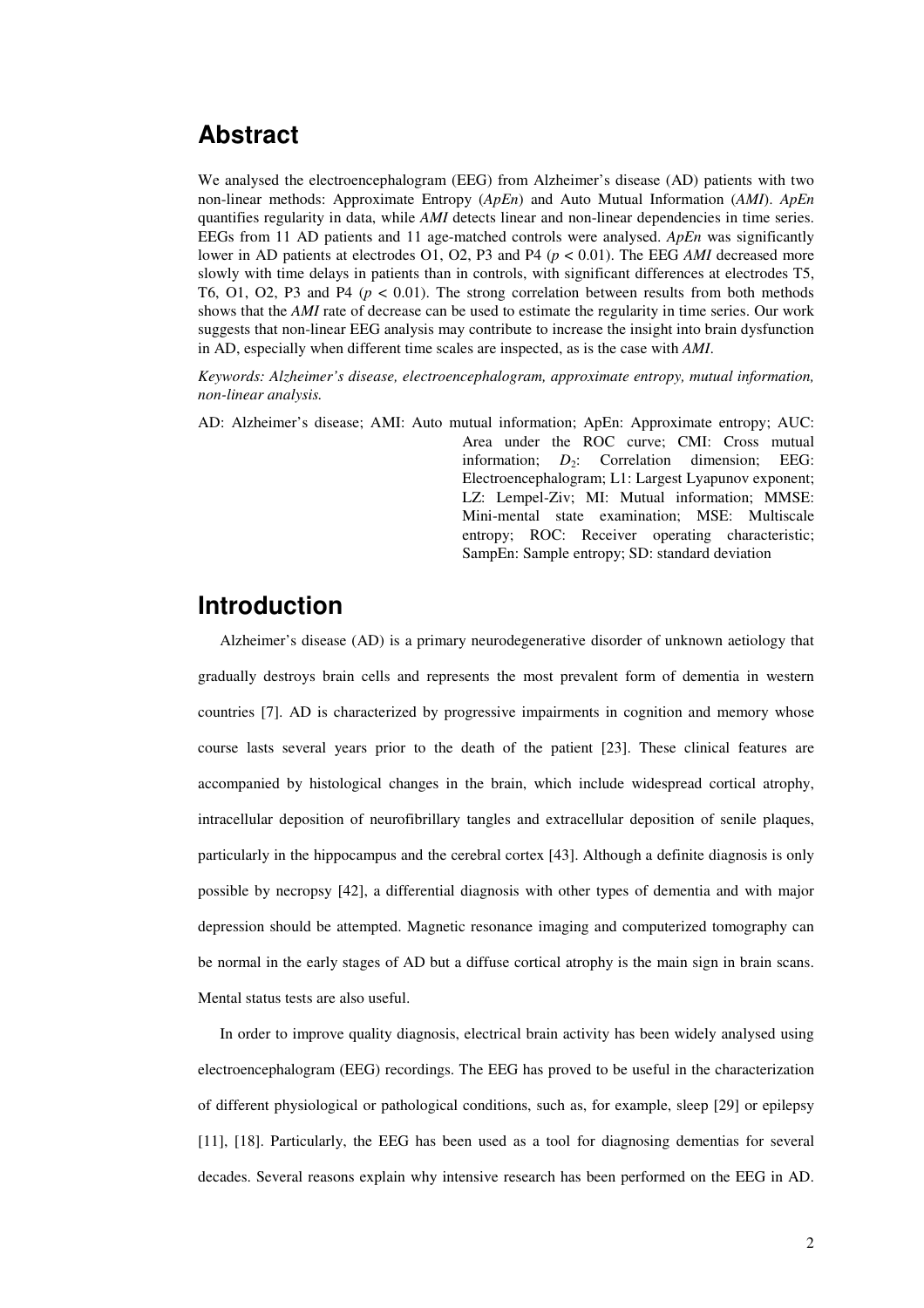One reason is that AD is a cortical dementia in which EEG abnormalities are more frequently shown. Furthermore, coherence analysis of the EEG in AD allows non-invasive assessment of synaptic dysfunction [23]. In general, AD patients' EEGs are characterized by a shift of the power spectrum to lower frequencies and a coherence decrease among cortical areas [23], although in the early stages of the disease the EEG may exhibit normal frequencies [28].

Non-linearity in the brain is introduced even at the neuronal level [5], since the dynamical behaviour of individual neurons is governed by threshold and saturation phenomena. Given the highly non-linear nature of the neuronal interactions at multiple levels of temporal and spatial scales, the EEG appears to be an appropriate area for non-linear time series analysis [26]. Furthermore, recent progress in the theory of non-linear dynamics has provided new methods to study the EEG [23], [45]. The investigations of the electrical brain activity have revealed possible medical applications, since analysis based on non-linear dynamics yields information unavailable using traditional EEG spectral-band analysis [39]. Moreover, it has been shown that non-linear analysis is useful to characterize the EEG in different pathological states like epilepsy [27], schizophrenia [41], or the Creutzfeldt-Jakob [6] and Parkinson's diseases [44]. This has given rise to the possibility that the underlying mechanisms of the brain function may be explained in a more appropriate way by non-linear dynamics. A detailed review of the state of the art in EEG analysis with non-linear techniques can be found in [45].

Several authors have analysed the EEG in AD patients with non-linear methods. It has been shown that AD patients have lower correlation dimension  $(D_2)$  values – a measure of the underlying system dimensional complexity – than control subjects [24], [39]. Furthermore, AD patients also have significantly lower values of the largest Lyapunov exponent (*L*1) – a metric that can be interpreted as a measure of the dynamical state of neuronal networks of the brain [41] – than controls in almost all EEG channels [24]. However, estimating the non-linear dynamical complexity of physiological time series using measures such as  $D_2$  and *L*1 is problematic, as the amount of data required for meaningful results in their computation is usually beyond the experimental possibilities [12]. Thus, the study of the EEG background activity with more suitable non-linear methods becomes necessary.

The present study was undertaken to examine the EEG background activity in AD with two non-linear methods: approximate entropy (*ApEn*) and auto mutual information (*AMI*). *ApEn* is a family of statistics introduced to provide a widely applicable, statistically valid formula that will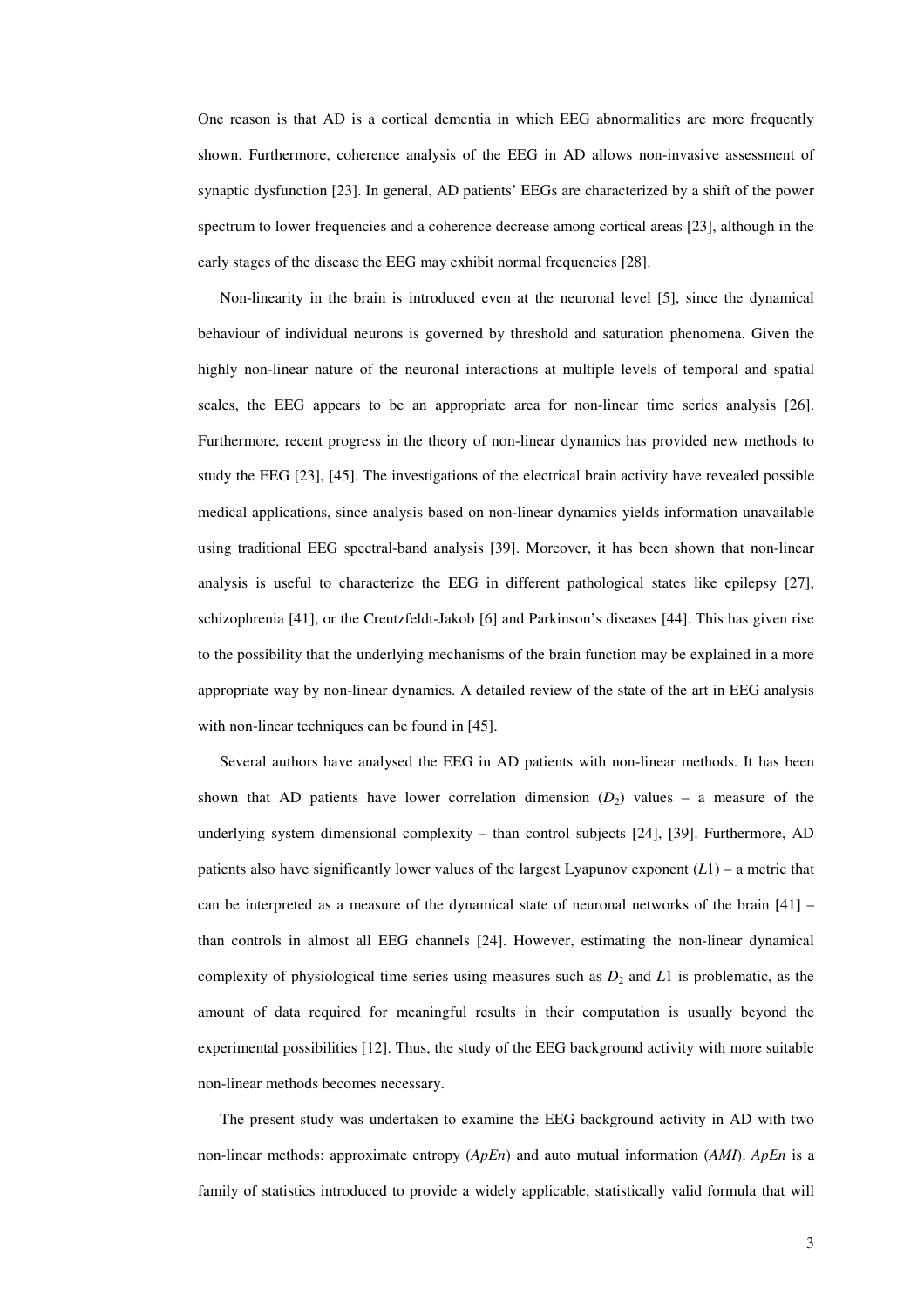distinguish data sets by a measure of regularity [33]. Preliminary evidence has shown its usefulness in different EEG studies [8], [40]. On the other hand, the mutual information (*MI*) provides a measure of both linear and non-linear statistical dependencies between two time series [25]. Applied to the EEG, *MI* has been used to describe the information transmission in the brain in different states [30], [48], to extract characterizing features in epileptic seizures [46] and to predict the response to anaesthesia [22]. In particular, the *AMI* – i.e. the *MI* between a time series and a delayed version of itself – can be useful in the characterization of a signal [25]. In this pilot study, we wanted to test the hypothesis that the non-linear characteristics of the EEG background activity in AD patients' EEG would be different from those of age-matched controls, hence indicating an abnormal type of dynamics. Furthermore, we evaluated the possible correlation between the results obtained with both non-linear methods. Finally, we compared results with those obtained using other non-linear methods and the same database in previous works.

## **Material and Methods**

#### **Subjects and EEG recording**

Twenty-two subjects participated in this study. Eleven patients (5 men and 6 women; age = 72.5  $\pm$  8.3 years, mean  $\pm$  standard deviation SD) fulfilling the criteria of probable AD were recruited from the Alzheimer's Patients' Relatives Association of Valladolid and referred to the University Hospital of Valladolid (Spain), where the EEG was recorded. All of them had undergone a thorough clinical evaluation that included clinical history, physical and neurological examinations and brain scans. Mini-Mental State Examination (MMSE) [14] was used to assess the cognitive function. The mean MMSE score for the patients was  $13.1 \pm 5.9$  (Mean  $\pm$  SD). Five of them had a score of less than 12 points, indicating a severe degree of dementia.

The control group consisted of 11 age-matched control subjects without past or present neurological disorders (7 men and 4 women; age =  $72.8 \pm 6.1$  years, mean  $\pm$  SD). The MMSE score value was 30 for all control subjects. Informed consent was obtained from all control subjects and all caregivers of the demented patients. The study was approved by the local ethics committee.

More than five minutes of EEG data from each subject were recorded with a Profile Study Room 2.3.411 EEG equipment (Oxford Instruments) at electrodes F3, F4, F7, F8, Fp1, Fp2, T3, T4, T5, T6, C3, C4, P3, P4, O1, O2, Fz, Cz and Pz of the international 10-20 system with linked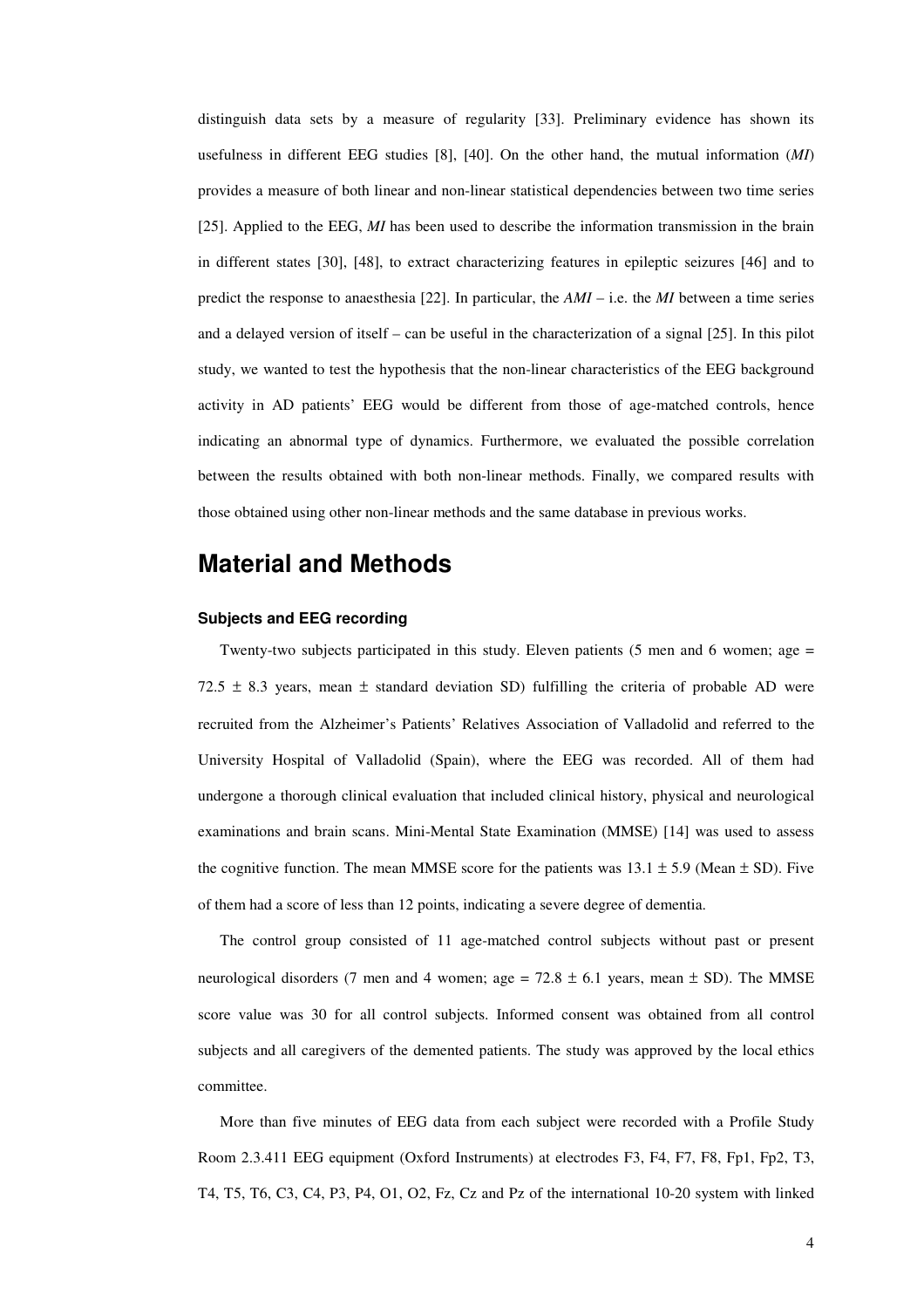ear lobes reference. The sampling frequency was 256 Hz, with a 12-bit A-to-D precision. The EEG background activity from all control subjects and AD patients was recorded while they were awake, at rest and with their eyes closed and under vigilance control. All the traces from the control group showed a posterior alpha rhythm except two cases in which the EEGs were desynchronized. The patients' EEGs showed a posterior alpha rhythm in the normal range or a slower rhythm (8-Hz alpha rhythm or theta-range activity) depending on the slowing of the tracing. In no case electroencephalographic signs of sleep were recorded.

All EEG background activity recordings were visually inspected by a specialist physician to check for eye movement and other artefacts. Thus, only EEG data free from electro-oculographic and movement artefacts and with minimal electromyographic (EMG) activity were selected for non-linear analysis. Afterwards, EEGs were organized in 5 second artefact-free epochs (1280 points) and were copied as ASCII files for off-line analysis on a personal computer. An average number of  $30.0 \pm 12.4$  artefact-free epochs (Mean  $\pm$  SD) were selected from each electrode and each subject. Furthermore, all recordings were digitally filtered with a Hamming window finite impulse response band-pass filter of 425th order with cut-off frequencies at 0.5 Hz and at 40 Hz, designed with Matlab®. The attenuation at the cut-off frequencies was fixed at 6 dB and all frequencies above 42Hz were attenuated more than 60 dB. The cut-off frequencies were chosen to remove the residual EMG activity and the noise owing to the electrical mains.

#### **Approximate entropy (ApEn)**

*ApEn* is a family of statistics recently introduced as a quantification of regularity in the data without any *a priori* knowledge about the system generating them [35]. It was constructed by Pincus [33], motivated by applications to short and noisy data sets, along with thematically similar lines to the Kolmogorov-Sinai entropy. However, the focus was different: to provide a widely applicable, statistically valid formula that will distinguish data sets by a measure of regularity [33]. *ApEn* is scale invariant and model independent and it discriminates series for which clear feature recognition is difficult [34]. Notably, it detects changes in underlying episodic behaviour not reflected in peak occurrences or amplitudes [36]. Moreover, *ApEn* can be applied to short time series and is finite for stochastic, noisy deterministic and composite processes [34].

*ApEn* assigns a non-negative number to a time series, with larger values corresponding to more irregularity in the data. Two input parameters, a run length *m* and a tolerance window *r*, must be specified. Briefly, *ApEn* measures the logarithmic likelihood that runs of patterns that are close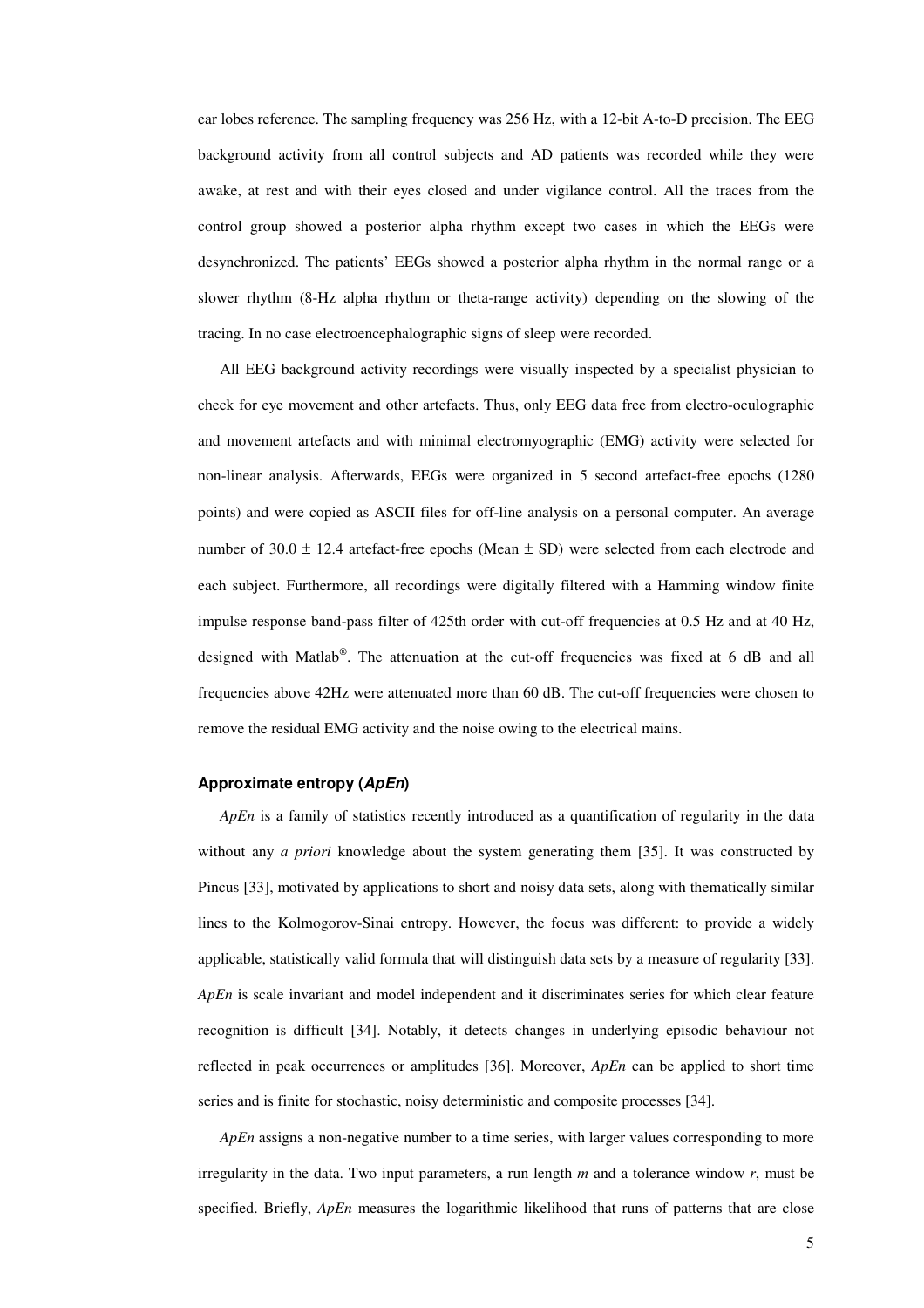(within  $r$ ) for  $m$  contiguous observations remain close (within the same tolerance width  $r$ ) on subsequent incremental comparisons.  $ApEn(m, r, N)$ , where *N* is the number of points of the time series, must be considered a family of characterizing measures: comparisons between time series can only be made with the same values of *m*, *r* and *N* [34].

Formally, given *N* data points from a time series  $\{x(n)\} = x(1), x(2), ..., x(N)$ , one should follow these steps to compute *ApEn* [34]:

- 1. Form  $N-m+1$  vectors  $X(1)...X(N-m+1)$  defined by:  $X(i) = [x(i), x(i+1),..., x(i+m-1)], i =$ 1…*N*–*m+*1.
- 2. Define the distance between  $X(i)$  and  $X(j)$ ,  $d[X(i),X(j)]$ , as the maximum absolute difference between their respective scalar components, i.e. the maximum norm:

$$
d[X(i), X(j)] = \max_{k=1,2,...,m} |x(i+k-1) - x(j+k-1)|.
$$
 (1)

3. For a given  $X(i)$ , count the number of  $j$  ( $j = 1...N-m+1$ ) so that  $d[X(i), X(j)] \leq r$ , denoted as

 $N^{m}(i)$ . Then, for  $i = 1...N-m+1$ ,

$$
C_r^m(i) = N^m(i)/(N - m + 1).
$$
 (2)

4. Compute the natural logarithm of each  $C_r^m(i)$ , and average it over *i*,

$$
\phi^{m}(r) = \frac{1}{N - m + 1} \sum_{i=1}^{N - m + 1} \ln C_{r}^{m}(i)
$$
 (3)

5. Increase the dimension to  $m+1$ . Repeat steps 1) to 4) and find  $C_r^{m+1}(i)$  and  $\phi^{m+1}(r)$ 

6. Theoretically, *ApEn* is defined as:

$$
ApEn(m,r) = \lim_{N \to \infty} \left[ \phi^m(r) - \phi^{m+1}(r) \right]
$$
 (4)

7. In practice, the number of data points *N* is finite. We implement this formula by defining the statistic [33]:

$$
ApEn(m,r,N) = \phi^m(r) - \phi^{m+1}(r).
$$
\n(5)

*ApEn* has been used to characterize different biomedical signals [34]. In particular, it discriminates atypical EEGs [8] from normative counterparts. The possible usefulness of *ApEn* in epileptic seizure prediction has been suggested [40], but this claim has yet to be validated. Furthermore, *ApEn* has been used to quantify the depth of anaesthesia [49].

Although *m* and *r* are critical in determining the outcome of *ApEn*, no guidelines exist for optimising their values. In principle, the accuracy and confidence of the entropy estimate improve as the number of matches of length *m* and *m* + 1 increases. This can be done by choosing small *m* (short templates) and large *r* (wide tolerance). However, there are penalties for criteria that are too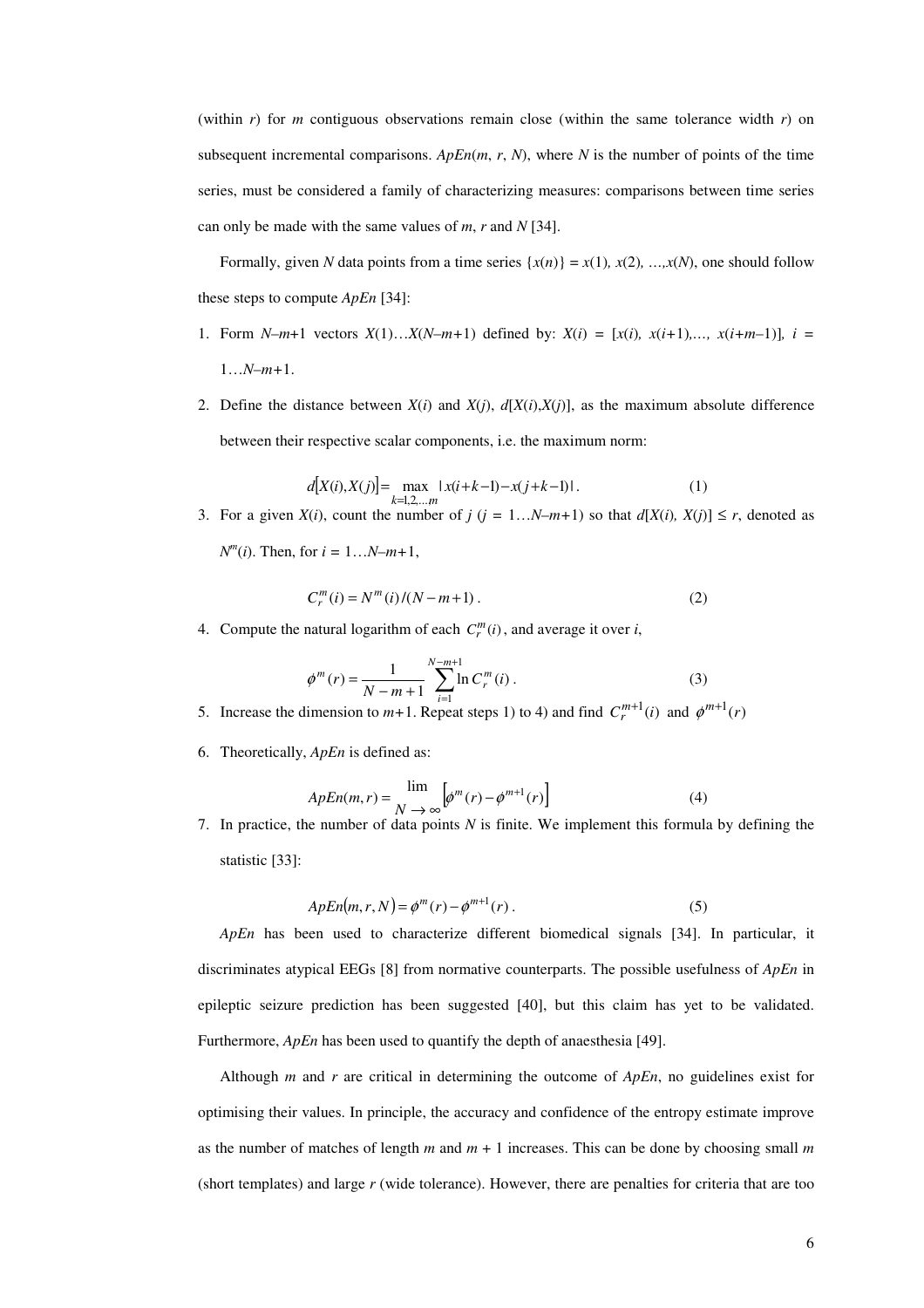relaxed [33]. It has been suggested to estimate  $ApEn$  with parameter values of  $m = 1$  and  $2$ , and  $r =$ 0.1, 0.15, 0.2 and 0.25 times the SD of the original data sequence  $\{x(n)\}\$  [34]. Normalizing *r* in this manner gives *ApEn* a translation and scale invariance; in this way it remains unchanged under uniform process magnification, reduction, or constant shift to higher or lower values [34]. Furthermore, it has been demonstrated that these input parameters produce good statistical reproducibility for *ApEn* for time series of length  $N \ge 60$ , as considered herein [33], [35]. In this pilot study, *ApEn* was estimated with  $m = 1$  and  $r = 0.25$  times the SD of the original data sequence. In this way we selected a small *m* value and a large *r* value to improve the accuracy of the entropy estimate within the limits that produce good statistical reproducibility for *ApEn*.

#### **Auto mutual information (AMI)**

*MI* is a metric derived from Shannon's information theory to estimate the information gained from observations of one random event on another [15], [38], [47]. *MI* measures both linear and nonlinear dependences between two time series [15], [38]. Hence, it can be regarded as a non-linear equivalent of the correlation function [20], [38]. Similarly to this linear statistic, *MI* can be applied to time-delayed versions of the same sequence – *AMI* – or to two different signals – cross mutual information function (*CMI*) – [25].

In general, the *MI* between two measurement  $x_i$  and  $y_i$  is the amount of information that the former provides about the latter. Thus, the *AMI* estimates, on average, the degree to which  $x(t+\tau)$ can be predicted from  $x(t)$  [15], [25], [31]. The *AMI* between  $x(t)$  and  $x(t+\tau)$  is [25]:

$$
I_{XX_{\tau}} = \sum_{x(t), x(t+\tau)} P_{XX_{\tau}} [x(t), x(t+\tau)] \cdot \log_2 \left\{ \frac{P_{XX_{\tau}} [x(t), x(t+\tau)]}{P_X [x(t)] \cdot P_{X_{\tau}} [x(t+\tau)]} \right\}.
$$
 (6)

 $P_X[x(t)]$  is the probability density for the measurement *x*(*t*), while  $P_{XX} [x(t), x(t+\tau)]$  is the joint probability density for the measurements of  $x(t)$  and  $x(t+\tau)$ .

It has been shown that the *AMI* rate of decrease with increasing time delays is correlated with the signal entropy [32], [37]. This fact has been used to characterize the EEG [25] and magnetoencephalogram (MEG) recordings [17] from AD patients in comparison with control subjects. This parameter was also applied to EEG signals from schizophrenic patients [30].

In this pilot study, the *AMI* was estimated over a time delay from 0 to 0.5 s and was normalized so that  $AMI(\tau = 0) = 1$ . The *AMI* is based on the amplitude distributions of  $x(t)$  on different time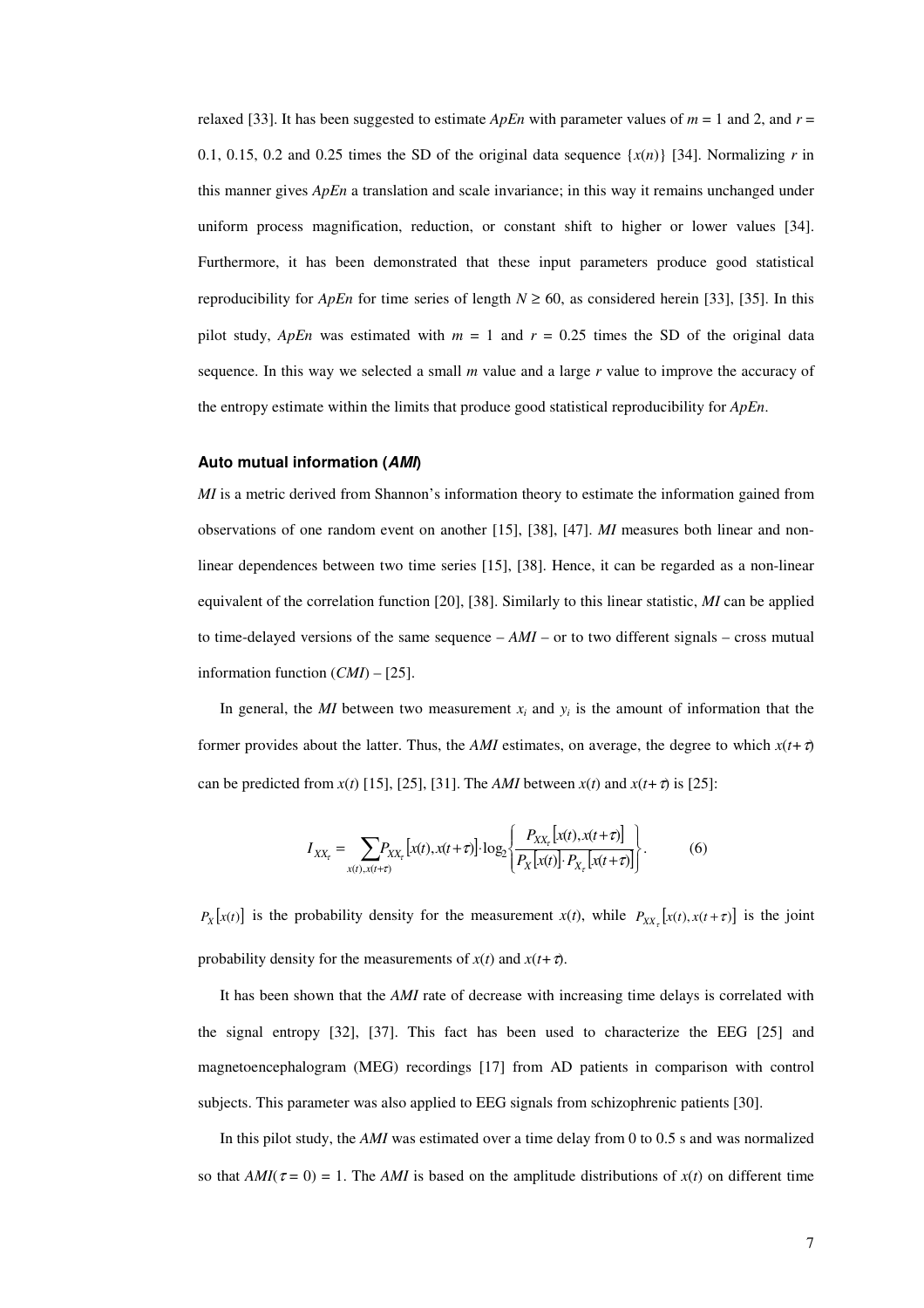scales [10]. These distributions are estimated from histograms [4], [25]. For a fixed sequence length, if larger sampling bins are used to construct the histograms, the estimations of the average probabilities are more accurate. However, the joint probability distribution could be too flat and the *MI* could be underestimated. On the other hand, smaller partitions may enhance the changes in the joint probability distribution over short distances, but they produce fluctuations due to the small sample size. Thus, *MI* could be overestimated [25]. In this study, we used 12 bins to construct the histograms, which provided stable estimates and is similar to the number of bins that would be obtained using the criteria suggested in [10]. The probability densities in (Eq. 6) were estimated as follows:

- Histograms of the signal  $x(t)$  and its time-delayed version  $x(t+\tau)$  were constructed.
- Probability distributions of  $x(t)$  and  $x(t+\tau)$  were obtained as the ratio between the number of samples in each of the 12 bins and the total number of samples.
- To calculate the joint probability distribution, the  $(x(t), x(t+\tau))$  plane was partitioned into a 12x12 matrix. The joint probability density was obtained dividing the number of samples in each cell of the aforementioned plane by the total number of samples.

The *AMI* rate of decrease was estimated using a least-squares fitting method assuming a firstorder monomial,  $y = ax + 1$ , where *x* denotes the time delay (measured in seconds) and *y* is the *AMI* curve. This rate of decrease (*a*) was calculated from a time delay 0 to the first relative minimum value, located as the point where the difference between the current sample and the previous one becomes non-negative. Therefore, different time scales were simultaneously taken into account when characterizing the signal. This methodology can be useful when no information is given in advance about the prominent time scales of a time series [20], [21], [31]. Furthermore, this decrease rate is correlated with the signal entropy [32]. Consequently, this variable can be considered a signal irregularity estimator and be used as a characterizing feature of the EEG.

#### **Statistical analysis**

Student's *t*-test was used to evaluate the statistical differences between the *ApEn* values and the *AMI* rates of decrease for AD patients and control subjects. Differences were considered statistically significant if the *p* value was lower than 0.01. Normality of the data distribution was assessed with the Kolmogorv-Smirnov test, whereas homoscedasticity was analysed with Levene's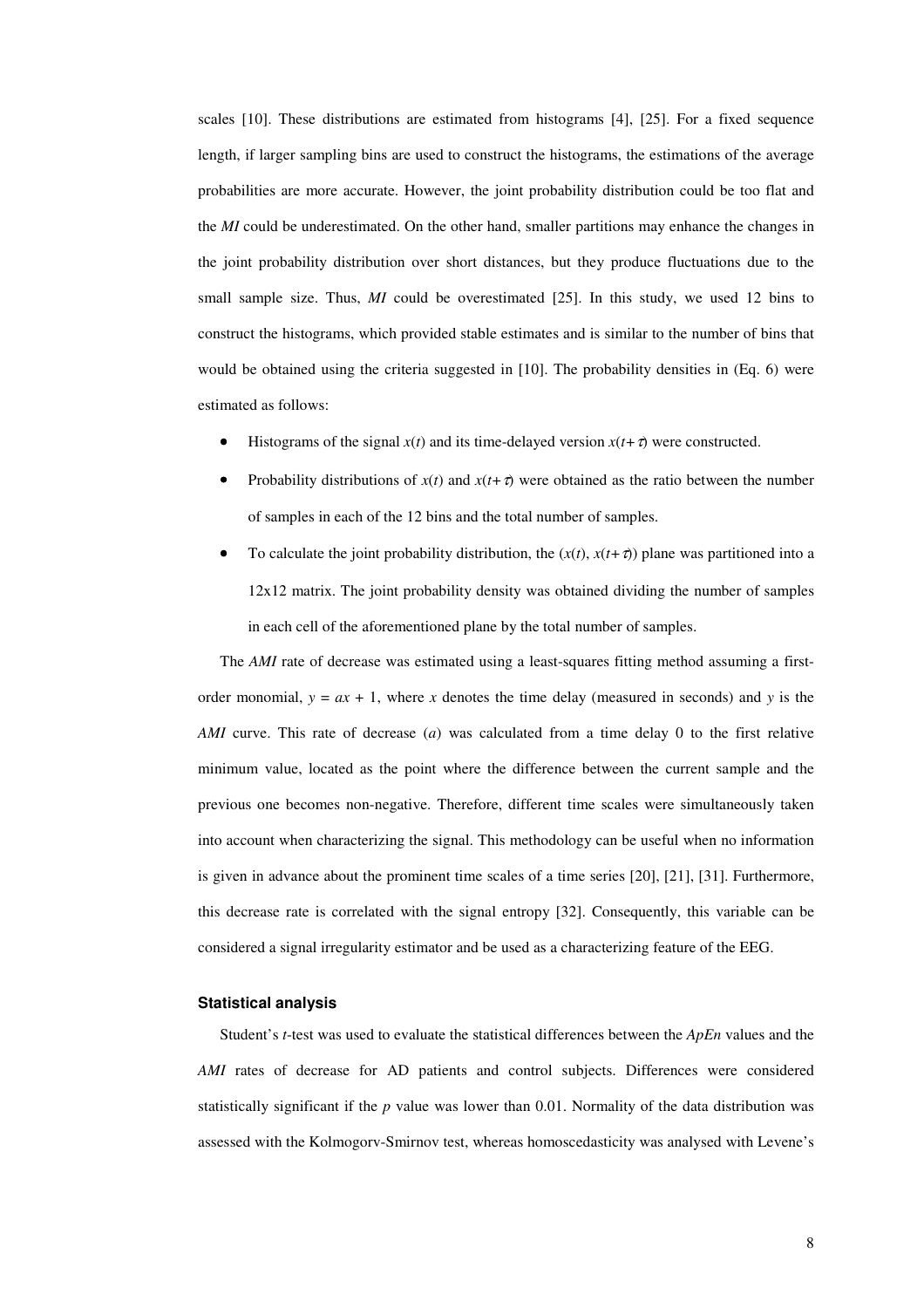test. Furthermore, the relationship between the *AMI* rate of decrease and *ApEn* was examined with Pearson's linear correlation coefficient  $(\rho)$ .

Finally, the ability to discriminate AD patients from control subjects at the electrodes where *p* < 0.01 was evaluated using Receiver Operating Characteristic (ROC) curves [50]. We define the sensitivity as the rate of patients with a diagnosis of AD who test positive (i.e. the true positive rate), whereas the specificity represents the fraction of controls correctly recognized (i.e. the true negative rate). Accuracy is a related parameter that quantifies the total number of subjects (AD patients and control subjects) precisely classified. We set the optimum threshold as the cut-off point in which the highest accuracy (minimal false negative and false positive results) was obtained.

### **Results**

*ApEn* was estimated for channels F3, F4, F7, F8, Fp1, Fp2, T3, T4, T5, T6, C3, C4, P3, P4, O1 and O2 with  $m = 1$  and  $r = 0.25$  times the SD of the original data sequence. The results are summarized in Table 1. It can be seen that *ApEn* was lower in AD patients than in control subjects at 15 electrodes, with significant differences between both groups (*p* < 0.01) at P3, P4, O1 and O2. These results suggest that the EEG activity of AD patients is more regular than in the control subjects' brain.

#### -----------------------------------------------------------------------------------------------------------------------

-----------------------------------------------------------------------------------------------------------------------

#### INSERT TABLE 1 AROUND HERE

The normalized *AMI* curves of the control subjects and AD patients decrease with increasing values of the time delay for all subjects at all electrodes. Then, *AMI* curves show a transitory oscillation which decays as  $\tau$  increases [25]. As an example of this characteristic, Figure 1(a) depicts the normalized *AMI* curves for two of these profiles, one obtained from an AD patient's EEG epoch and other from a control subject's one. Additionally, Figure 1(b) represents the average *AMI* curves of the control subjects and AD patients at electrode O2. Both profiles decrease gradually with increasing values of the time delay. In order to estimate the *AMI* rate of decrease, relative minimum values were located between the decreasing slope and the oscillations for each *AMI* curve obtained from every EEG epoch. The mean *AMI* rates of decrease for all electrodes are summarized in Table 2. These results show that, with the exception of electrode T4, the *AMI*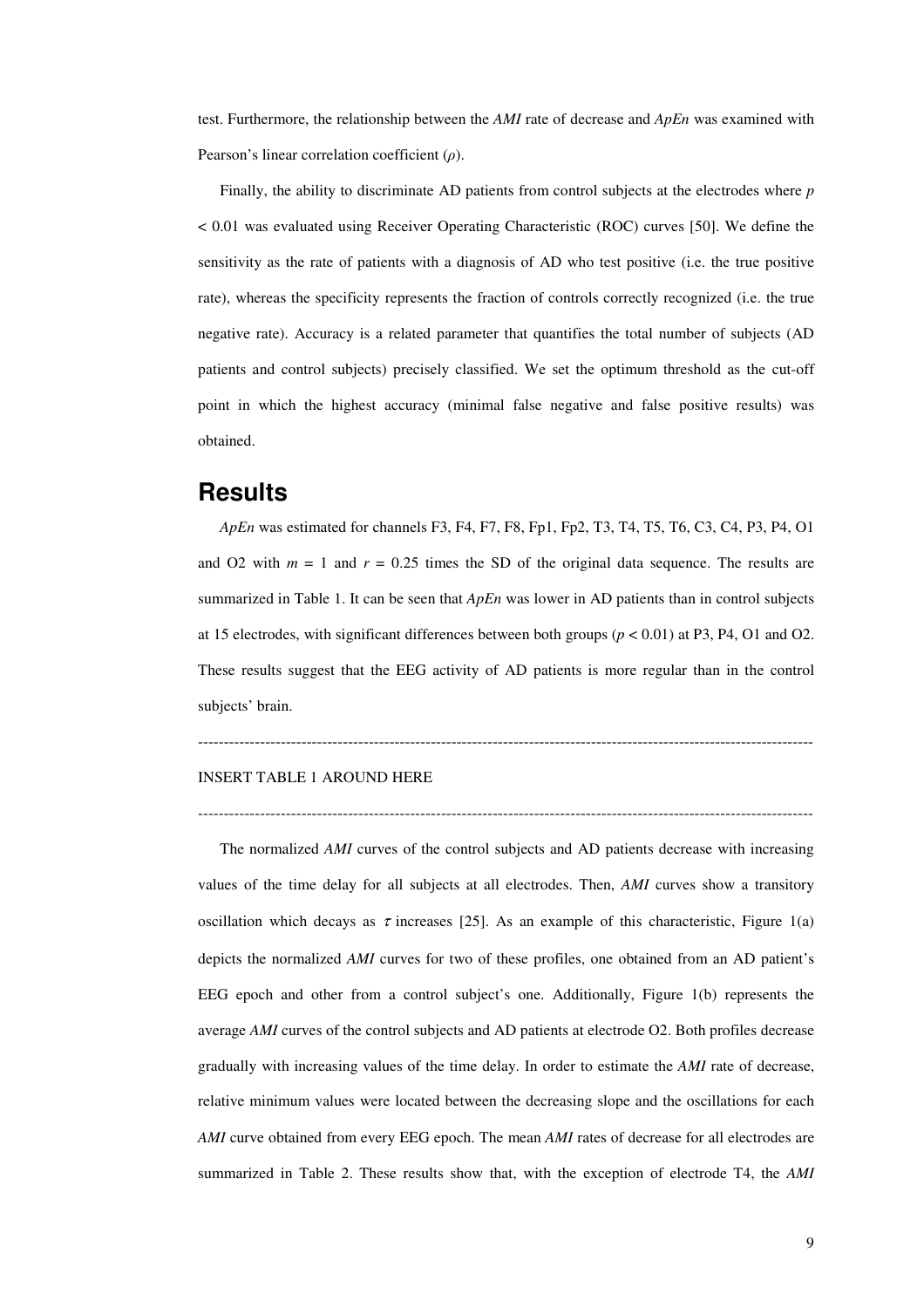decreases more slowly in AD patients, with significant differences (*p* < 0.01) at T5, T6, P3, P4, O1 and O2.

INSERT FIGURE 1 – IT CONSISTS OF TWO FIGURES: FIGURE 1(a) AND FIGURE 1(b) – AND TABLE 2 AROUND HERE

-----------------------------------------------------------------------------------------------------------------------

-----------------------------------------------------------------------------------------------------------------------

We evaluated the ability of both methods to discriminate AD patients from control subjects at the electrodes where significant differences were found using ROC plots. The sensitivity, specificity and accuracy values are shown in Table 3, where the optimum thresholds to achieve these values are also included. Accuracies were higher using the *AMI* rate of decrease, with values over 80% at the six electrodes were  $p < 0.01$ , reaching 90.91% at P3. On the other hand, the accuracies achieved with *ApEn* were always inferior to 80%. Furthermore, we evaluated the area under the ROC curve (AUC), as this parameter can be roughly used to classify the precision of a diagnostic test. The value for the AUC can be interpreted as follows: an area of 0.9339 (obtained with the *AMI* rate of decrease at electrode P3, for example) means that a randomly selected individual from the control subjects' group has an *AMI* rate of decrease value smaller – i.e. more negative, meaning a faster decrease of the *AMI* curves – than that of a randomly chosen individual from the AD patients' group in 93.39% of the time [50]. However, from Table 3 it seems that the accuracy differences between *ApEn* and the *AMI* rate of decrease do not correspond to important changes in the AUC.

Finally, we examined the correlation between the *ApEn* values and the *AMI* rates of decrease. Our results show a strong correlation between both metrics, with  $\rho < -0.86$  for all electrodes ( $p \ll$ 0.01). The negative correlation index is due to the nature of the *AMI* rates of decrease, where a more negative value is associated with higher irregularity, while *ApEn* assigns smaller values to more regular time series. Figure 2 represents the *ApEn* values vs. the *AMI* rates of decrease at electrode P3 for control subjects and AD patients.

-----------------------------------------------------------------------------------------------------------------------

 $-$ 

#### INSERT FIGURE 2 AROUND HERE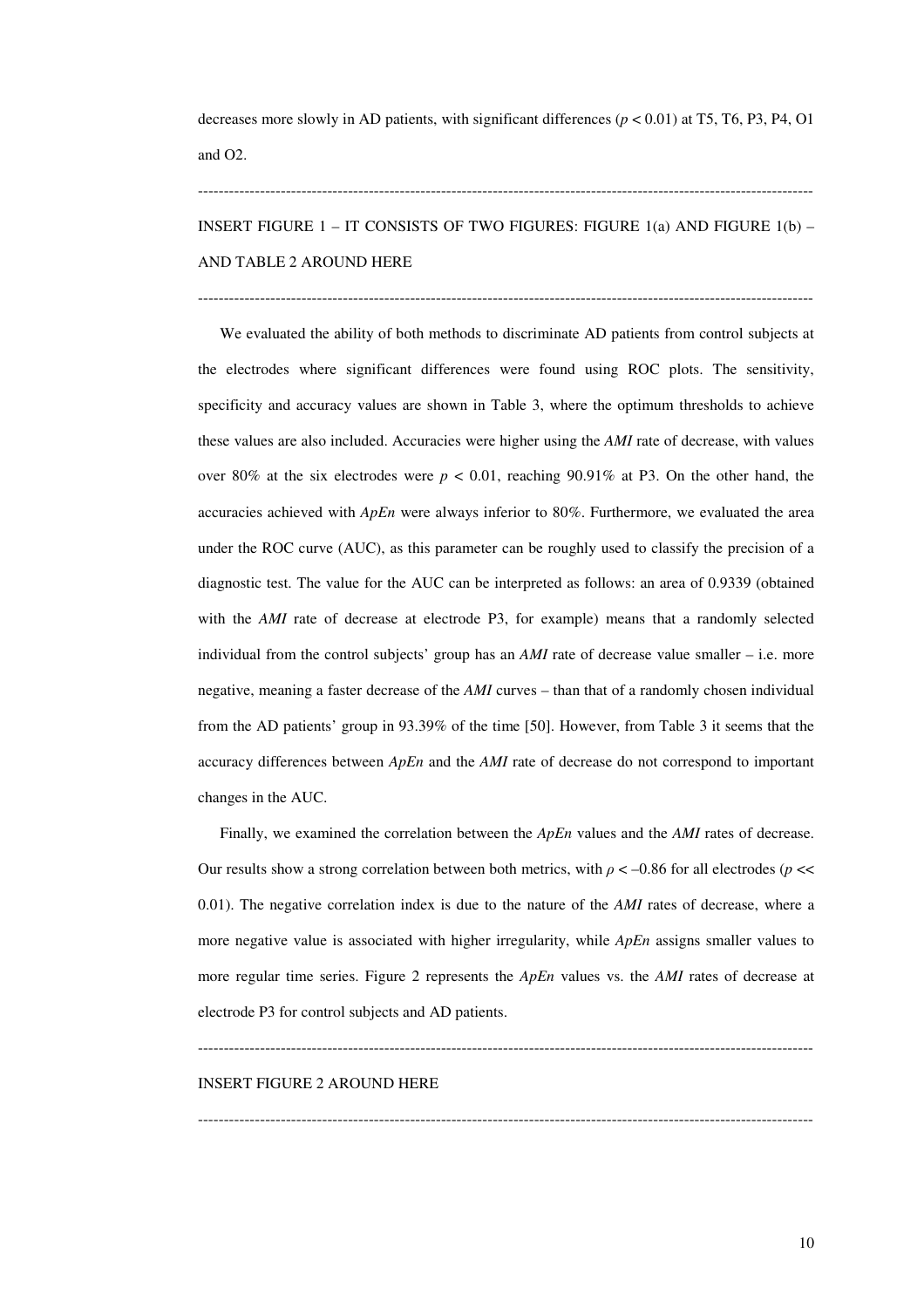## **Discussion and conclusions**

In this pilot study, we analysed the EEG background activity of 11 AD patients and 11 control subjects with *ApEn* and *AMI*. *ApEn* is a family of statistics that quantifies the regularity in time series, with increasing values corresponding to more irregularity [34]. *AMI* estimates the degree to which  $x(t+\tau)$  can be predicted from  $x(t)$  [25]. Moreover, the *AMI* rate of decrease with increasing  $\tau$ can be used to characterize a time series [25]. Both methods do not require a large number of data points to be reliably estimated [25], [34]. Particularly, estimating *ApEn* with *m* = 1 and *r* = 0.25 times the SD of the data produces good statistical reproducibility for time series of length  $N \ge 60$ , as considered herein [33], [35]. Thus, both metrics are much better suited for EEG analysis than traditional non-linear techniques such as  $L1$  or  $D_2$ .

We found that *ApEn* was significantly lower in the AD patients' EEG at electrodes P3, P4, O1 and O2 ( $p < 0.01$ ). Furthermore, our study shows that the *AMI* decreases more slowly with  $\tau$  in AD patients. We estimated the *AMI* rate of decrease to characterize the EEG, and we found significant differences between both groups at electrodes T5, T6, P3, P4, O1 and O2 ( $p < 0.01$ ). Some authors have chosen the *AMI* rate of decrease to quantify complexity in time series [25]. Our study reveals that the values of the *AMI* rate of decrease are strongly correlated with *ApEn*, something that could be expected [32], [37]. Given the fact that *ApEn* is a regularity estimator, the strong correlation between both metrics indicates that the *AMI* rate of decrease can be used to quantify the regularity of a time series instead of its complexity, as some authors have previously suggested [25]. A complexity measure should vanish for both completely regular and completely random system [9], something that does not happen with *ApEn* [19]. Moreover, a steeper decline of the *AMI* for a given time series does not necessarily point out that physiologic or physical complexity has increased, as it may be related to a breakdown in multiscale correlations or to more subtle alterations in non-linear control [16]. The negative relationship in the correlation between both metrics (as shown in Figure 2) is due to the fact that, while *ApEn* values are positive and larger in more irregular time series, the more negative *AMI* rates of decrease are associated with higher irregularity.

We also evaluated the diagnostic accuracy of both methods with ROC curves. The *AMI* rate of decrease provided a more accurate classification than *ApEn*, with values over 80% at all electrodes where significant differences between AD patients and control subjects were found. This suggests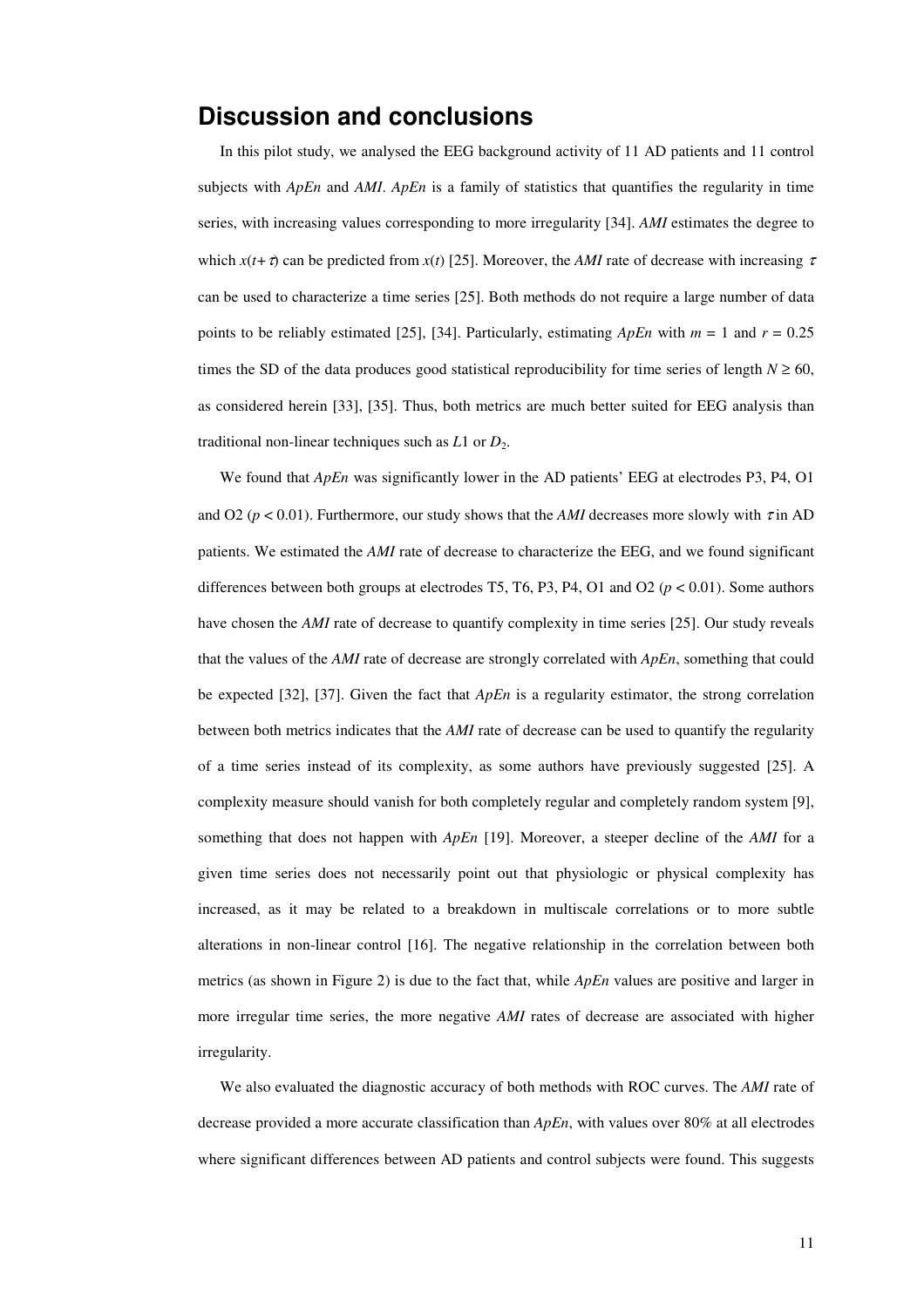that, although both metrics are strongly correlated, the *AMI* rate of decrease might be more useful to differentiate AD patients from elderly control subjects.

We have previously analysed the same EEG dataset with other non-linear techniques, such as sample entropy (*SampEn*) [2], Lempel-Ziv (*LZ*) complexity [3] or multiscale entropy (*MSE*) [13]. A detailed description of these metrics can be found in the previous references. Basically, *SampEn* is a family of statistics closely related to *ApEn* introduced to quantify the regularity of a time series and to reduce the *ApEn* bias. With parameter values  $m = 1$  and  $r = 0.25$  times the SD of the data, we found that AD patients have significantly lower *SampEn* values than control subjects at electrodes O1, O2, P3 and P4 ( $p < 0.01$ ) [2]. *LZ* complexity is a non-parametric measure of complexity in a one-dimensional signal related to the number of distinct substrings and the rate of their recurrence. The signal must be transformed into a finite symbol sequence before calculating the *LZ* complexity value. Our results suggested that a three symbol conversion might give more detailed insight into the differences between the AD patients and control subjects' EEGs than a binary conversion [3]. Particularly, we found a significantly reduced *LZ* complexity ( $p < 0.01$ ) at electrodes T5, P3, P4 and O1 in AD patients. [3]. Finally, *MSE* is a measure of complexity based on the analysis of the original signal on different temporal scales. It is based on successive computations of *SampEn* on coarse-grained sequences, each of which represents the system dynamics on a different time scale. The *MSE* was estimated with  $m = 1$ ,  $r = 0.25$  times the SD of the original time series and a maximum time scale  $\varepsilon_{MAX} = 12$ . The analysis of our AD patients and control subjects' database with *MSE* showed important differences in the shape of the *MSE* profiles on the larger time scales, with significant differences at electrodes F3, F7, Fp1, Fp2, T5, T6, P3, P4, O1 and O2  $(p < 0.01)$  [13]. All these techniques can be applied to relatively short and noisy time series, irrespective of whether their origin is stochastic or deterministic. Table 3 summarizes the test results for *ApEn*, the *AMI* rate of decrease, *SampEn*, *LZ* complexity and *MSE*.

#### -----------------------------------------------------------------------------------------------------------------------

#### INSERT TABLE 3 AROUND HERE

As expected, results with *SampEn* and *ApEn* were similar due to the relation between both metrics. However, the accuracy was slightly lower with *ApEn* than with *SampEn* at electrode P4 [2]. Accuracies reached 81.82% at 3 electrodes with *LZ* complexity, improving the results obtained with *ApEn* [3]. On the other hand, the inspection of EEG signals with *MSE* revealed their complex

-----------------------------------------------------------------------------------------------------------------------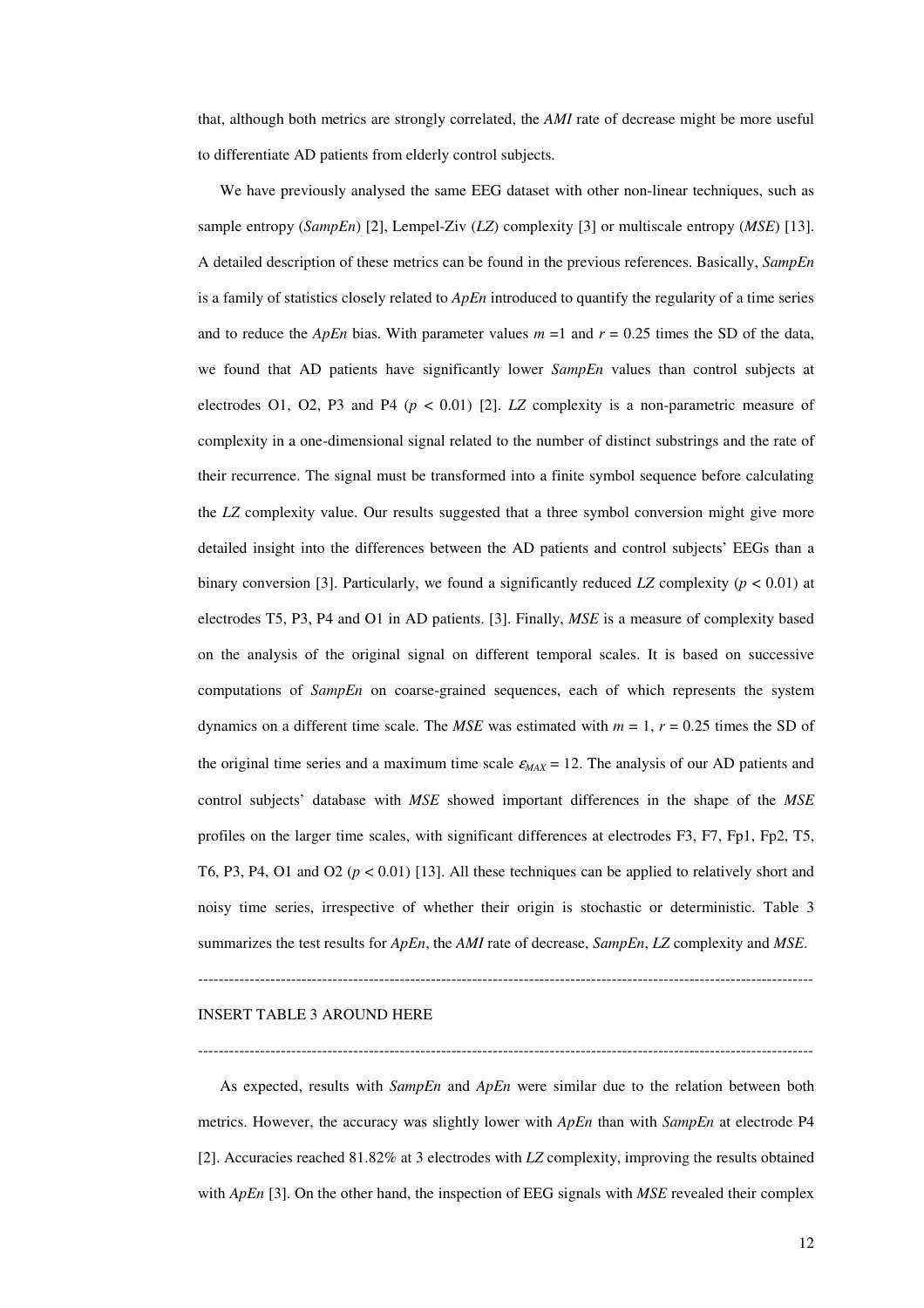structure [13]. As the *MSE* profile values are higher in control subjects than in AD patients for most scales, it can be concluded that EEG background activity is less complex in patients, something that is also in agreement with our *LZ* complexity results [13]. Furthermore, the *MSE* profile slope for large time scales in AD patients is significantly different than in control subjects at 10 electrodes while *LZ* complexity only showed them at 4 electrodes. A possible explanation for this result might be that the inspection of different time scales provides an advantage in comparison to the use of other non-linear measures based on one time scale only when analysing physiological signals [9], [20], [31]. In addition, the comparison of results obtained with the *AMI* rates of decrease and other non-linear regularity metrics, like *ApEn* and *SampEn*, substantiates this claim. Furthermore, the classification accuracies obtained with the slope of the *MSE* profiles or the *AMI* rates of decrease are generally higher than using *ApEn*, *SampEn* or *LZ* complexity. This suggests that the analysis of different time scales could provide additional information that may improve AD diagnosis. On the other hand, both *MSE* and *AMI* results are based on the estimation of characteristics from graphical representations (i.e. slopes in plots), while *ApEn*, *SampEn* and *LZ* complexity results are directly obtained from the EEG time series.

Our results are consistent with previous studies showing changes in the EEG of AD patients in comparison to age-matched control subjects with different non-linear metrics [1], [24], [25], [39], [44]. The abnormalities in the AD patients' EEG could be explained by a change of the dynamics in the brain. However, the implications of this EEG changes are not clear. Among others, three mechanisms can be responsible for it: neuronal death, a general effect of neurotransmitter deficiency and loss of connectivity of local neural networks [23].

Some limitations of this pilot study must be mentioned. Firstly, the sample size was small. To prove the usefulness of these techniques as an AD diagnostic tool, this approach should be extended on a much larger patient population. Moreover, as physicians only make a diagnosis of AD with an accuracy of about 90%, the sample may not fully represent this disease. Moreover, the detected regularity increase in the EEG is not specific to AD and further work must be carried out to examine non-linear EEG activity in other types of dementia.

In summary, our findings show the possibility to analyse the dynamical behaviour of the brain in AD patients and to detect significant differences with *ApEn* and *AMI*. The strong correlation between results from both methods suggests that the *AMI* rate of decrease can be used to estimate the regularity in time series. Although these techniques cannot yet be applied as a diagnostic tool,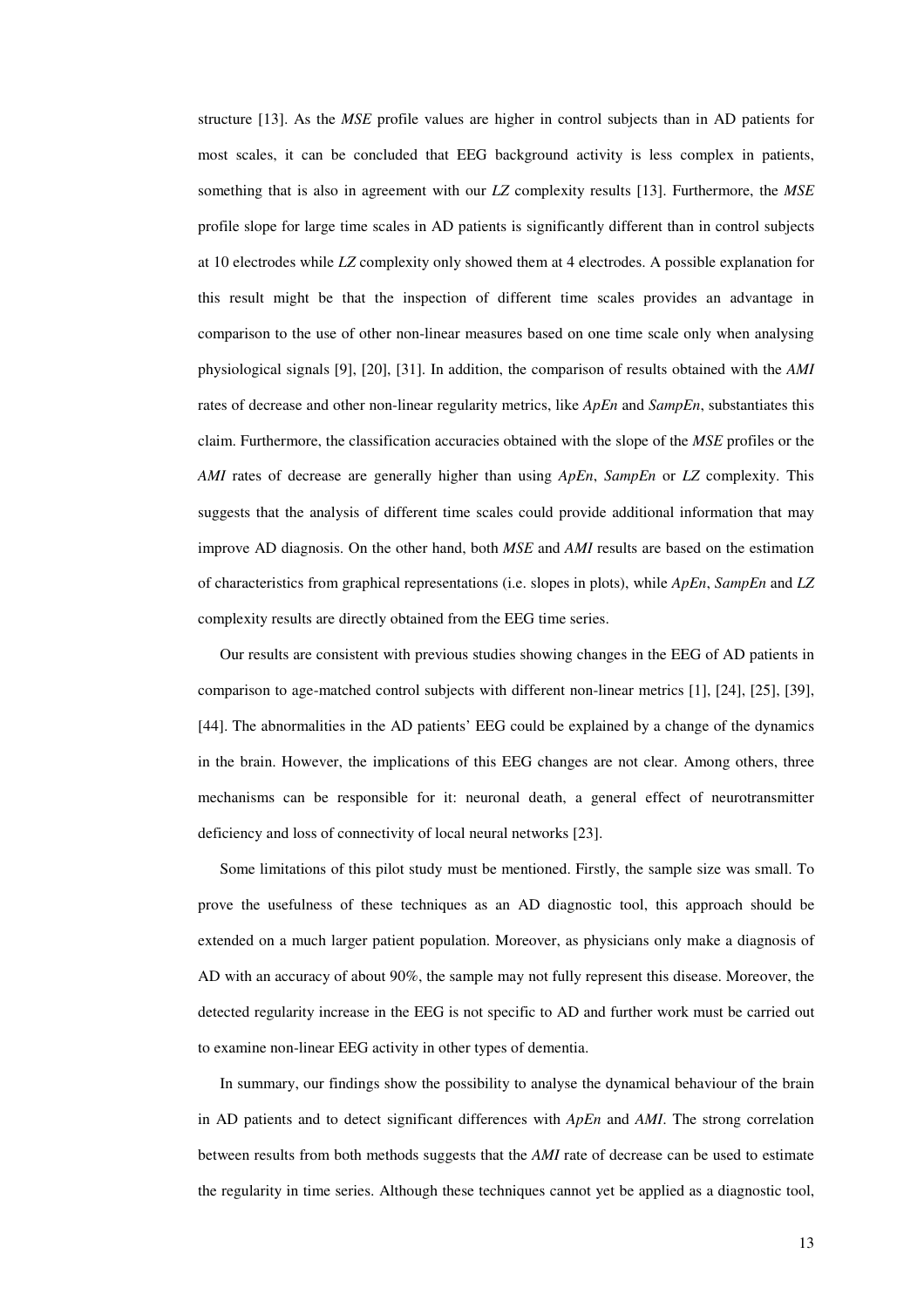our results prove the potential applications of these methods in reflecting differences in the irregularity of EEG data time series of patients with a diagnosis of AD and control subjects. The decrease of the EEG regularity leads us to think that EEG analysis with *ApEn* and *AMI* could be a useful tool to increase our insight into brain dysfunction in this disease. Furthermore, the comparison of our results with those obtained using non-linear metrics based on just one time scale suggests that the analysis of different time scales with *AMI* might provide a better insight into the EEG background activity characteristics and the changes associated with AD. In addition, these methods could also be useful to characterize the EEG in other cerebral disorders like, for instance, Parkinson's disease, vascular dementia, epilepsy or schizophrenia.

# **Acknowledgments**

This work was supported by grant projects VA102A06 and VA108A06 from Consejería de Educación de la Junta de Castilla y León and by a grant project from Ministerio de Educación y Ciencia and FEDER grant MTM 2005-08519-C02-01.

# **References**

[1] Abásolo D, Hornero R, Espino P et al (2005) Analysis of regularity in the EEG background activity of Alzheimer's disease patients with Approximate Entropy. Clin Neurophysiol 116:1826–1834 DOI 10.1016/j.clinph.2005.04.001

[2] Abásolo D, Hornero R, Espino P et al (2006) Entropy analysis of the EEG background activity in Alzheimer's disease patients. Physiol Meas 27:241−253 DOI 10.1088/0967- 3334/27/3/003

[3] Abásolo D, Hornero R, Gómez C et al (2006) Analysis of EEG background activity in Alzheimer's disease patients with Lempel-Ziv complexity and Central Tendency Measure. Med Eng Phys 28:315–322 DOI 10.1016/j.medengphy.2005.07.004

[4] Alonso J F, Mañanas M A, Hoyer D et al (2007) Evaluation of respiratory muscles activity by means of mutual information function at different levels of ventilatory effort. IEEE Trans Biomed Eng 54:1573–1582 DOI: 10.1109/TBME.2007.893494

[5] Andrzejak R G, Lehnertz K, Moormann F et al (2001) Indications of nonlinear deterministic and finite-dimensional structures in time series of brain electrical activity: Dependence on recording region and brain state. Phys Rev E 64:061907 DOI 10.1103/PhysRevE.64.061907

[6] Babloyantz A, Destexhe A (1988) The Creutzfeldt-Jakob disease in the hierarchy of chaotic attractors in From chemical to biological organization, Markus M, Müller S, Nicolis G, (Eds.) Springer-Verlag, Berlin 307–316

[7] Bird T D (2001) Alzheimer's disease and other primary dementias in Harrison's principles of internal medicine, Braunwald E, Fauci A S, Kasper D L et al (Eds), The McGraw-Hill Companies Inc, New York, NY 2391–2399

[8] Bruhn J, Röpcke H, Rehberg B et al (2000) Electroencephalogram approximate entropy correctly classifies the occurrence of burst suppression pattern as increasing anesthetic drug effect. Anesthesiology 93:981–985

[9] Costa M, Goldberger A L, Peng C K (2005) Multiscale entropy analysis of biological signals Phys Rev E 71:021906. DOI 10.1103/PhysRevE.71.021906

[10] David O, Cosmelli D, Friston K J (2004) Evaluation of different measures of functional connectivity using a neural mass model. Neuroimage 21:659–673 DOI 10.1016/j.neuroimage.2003.10.006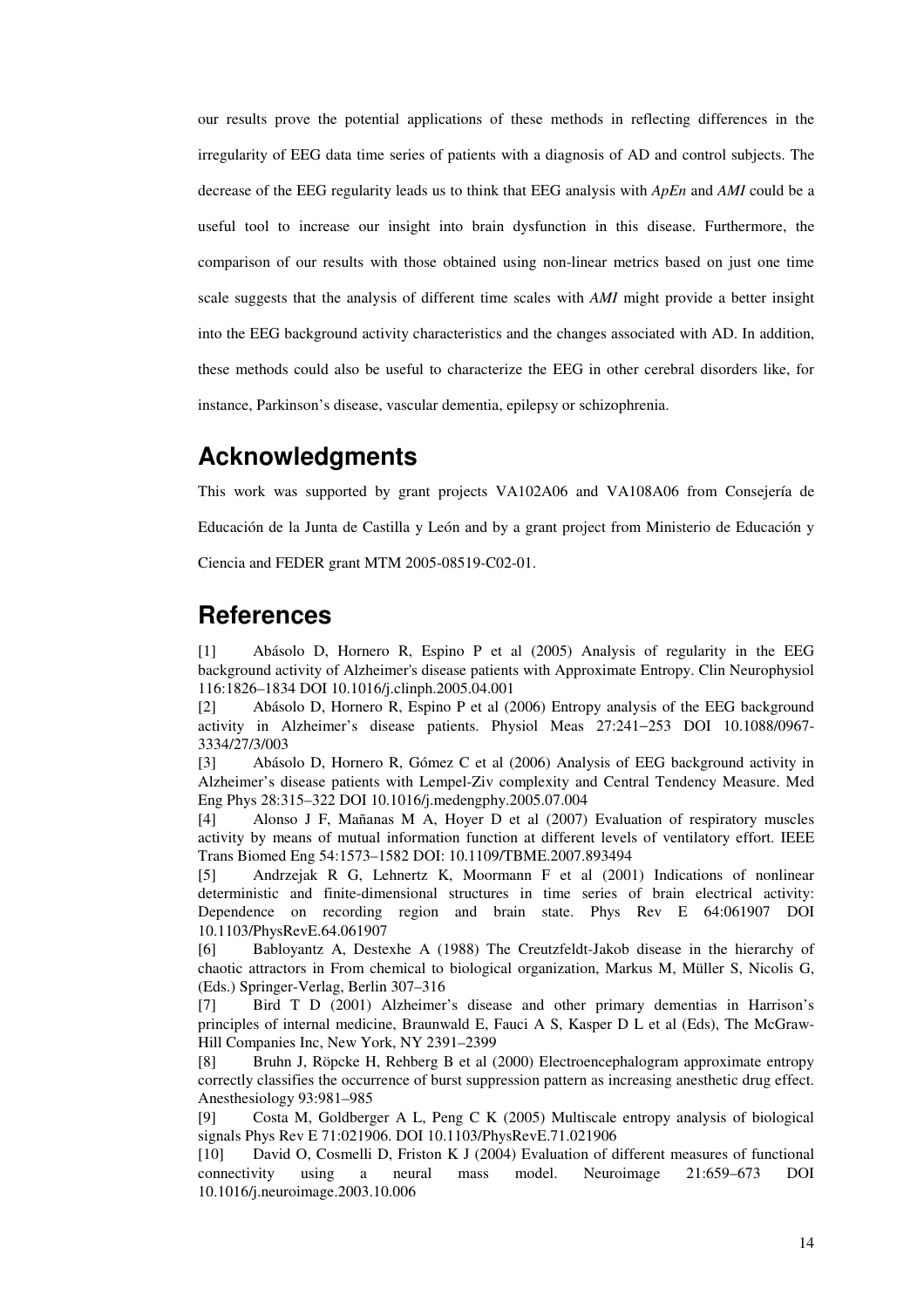[11] De Lucia M, Fritschy J, Dayan P et al (2008) A novel method for automated classification of epileptiform activity in the human electroencephalogram-based on independent component analysis. Med Biol Eng Comput 46:263–272 DOI 10.1007/s11517-007-0289-4

[12] Eckmann J P, Ruelle D (1992) Fundamental limitations for estimating dimensions and Lyapunov exponents in dynamical systems. Physica D 56:185–187 DOI 10.1016/0167- 2789(92)90023-G

[13] Escudero J, Abásolo D, Hornero R et al (2006) Analysis of electroencephalograms in Alzheimer's disease patients with multiscale entropy. Physiol Meas 27:1091–1106 DOI 10.1088/0967-3334/27/11/004

[14] Folstein M F, Folstein S E, McHugh P R (1975) Mini-mental state. A practical method for grading the cognitive state of patients for the clinician, J Psychiat Res 12:189-198 DOI 10.1016/0022-3956(75)90026-6

[15] Fraser A M, Swinney H L (1986) Independent coordinates for strange attractors from mutual information. Phys Rev A 33:1134–1140 DOI 10.1103/PhysRevA.33.1134

[16] Goldberger A L, Peng C K, Lipsitz L A (2002) What is physiologic complexity and how does it change with aging and disease? Neurobiol Aging 23:23–26 DOI 10.1016/S0197- 4580(01)00266-4

[17] Gómez C, Hornero R, Abásolo D et al (2007) Analysis of the magnetoencephalogram background activity in Alzheimer's disease patients with auto mutual information. Comput Meth Prog Bio 87:239–247 DOI 10.1016/j.cmpb.2007.07.001

[18] Hesse C W, James C J (2007) Tracking and detection of epileptiform activity in multichannel ictal EEG using signal subspace correlation of seizure source scalp topographies. Med Bio Eng Comput 45:909–916 DOI 10.1007/s11517-006-0103-8

[19] Hornero R, Aboy M, Abásolo D et al (2005) Interpretation of approximate entropy: analysis of intracranial pressure approximate entropy during acute intracranial hypertension. IEEE Trans Biomed Eng 52:1671–1680 DOI 10.1109/TBME.2005.855722

[20] Hoyer D, Pompe B, Chon K H et al (2005) Mutual information function assesses autonomic information flow of heart rate dynamics at different time scales. IEEE Trans Biomed Eng 52:584–592 DOI 10.1109/TBME.2005.844023

[21] Hoyer D, Friedrich H, Frank B et al (2006) Autonomic information flow improves prognostic impact of task force HRV monitoring. Comput Meth Prog Bio 81:246–255 DOI 10.1016/j.cmpb.2006.01.002

[22] Huang L, Yu P, Ju F et al (2003) Prediction of response to incision using the mutual information of electroencephalogram during anaesthesia. Med Eng Phys 25:321–327 DOI 10.1016/S1350-4533(02)00249-7

[23] Jeong J (2004) EEG dynamics in patients with Alzheimer's disease. Clin Neurophysiol 115:1490–1505 DOI 10.1016/j.clinph.2004.01.001

[24] Jeong J, Chae J H, Kim S Y et al (2001) Nonlinear dynamic analysis of the EEG in patients with Alzheimer's disease and vascular dementia. J Clin Neurophysiol 18:58–67.

[25] Jeong J, Gore J C, Peterson B S (2001) Mutual information analysis of the EEG in patients with Alzheimer's disease. Clin Neurophysiol 112:827–835 DOI 10.1016/S1388- 2457(01)00513-2

[26] Kantz H, Schreiber T (1997) Nonlinear Time Series Analysis. Cambridge University Press, Cambridge.

[27] Lehnertz K, Mormann F, Kreuz T et al (2003) Seizure prediction by nonlinear EEG analysis. IEEE Eng Med Biol 22:57–63 DOI 10.1109/MEMB.2003.1191451

[28] Markand O N (1990) Organic brain syndromes and dementias in Current Practice of Clinical Electroencephalography, Daly D D, Pedley T A (Eds), Raven Press, New York 401–423.

[29] Mendez M O, Bianchi A M, Montano N et al (2008) On arousal from sleep: timefrequency análisis. Med Biol Eng Comput 46:341–351 DOI 10.1007/s11517-008-0309-z

[30] Na S H, Jin S H, Kim S Y et al (2002) EEG in schizophrenic patients: mutual information analysis. Clin Neurophysiol 113:1954–1960 DOI 10.1016/S1388-2457(02)00197-9

[31] Palacios M, Friedrich H, Götze C et al (2007) Changes of autonomic information flow due to idiopathic dilated cardiomyopathy. Physiol Meas 28:677–688 DOI 10.1088/0967- 3334/28/6/006

[32] Palus M (1996) Coarse-grained entropy rates for characterization of complex time series. Physica D 93:64–77 DOI 10.1016/0167-2789(95)00301-0

[33] Pincus S M (1991) Approximate entropy as a measure of system complexity. Proc Natl Acad Sci USA 88:2297–2301.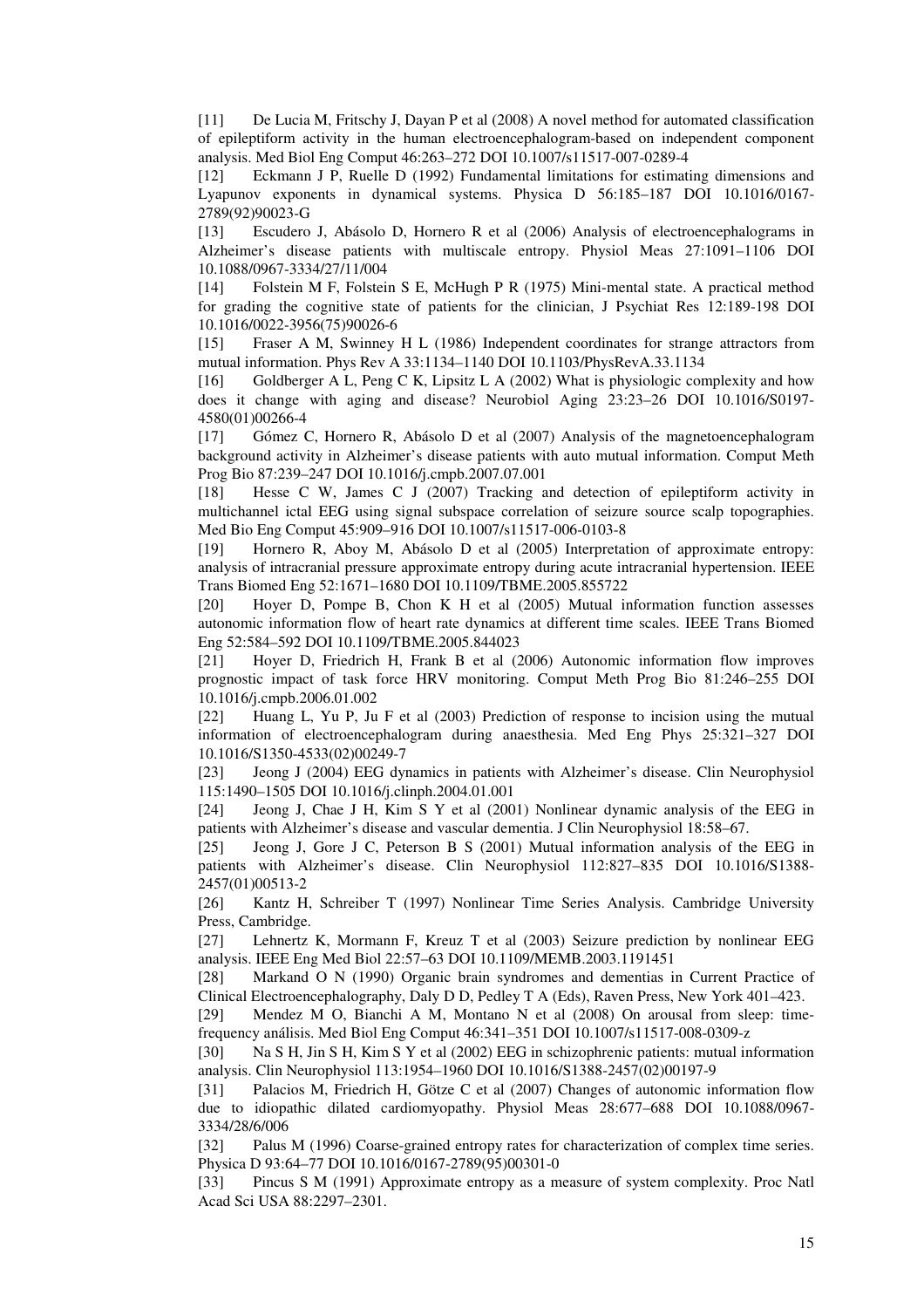[34] Pincus S M (2001) Assessing serial irregularity and its implications for health. Ann NY Acad Sci 954:245–267.

[35] Pincus S M, Goldberger A L (1994) Physiological time series analysis: what does regularity quantify? Am J Physiol (Heart Circ Physiol) 266:H1643–H1656.

[36] Pincus S M, Keefe D L (1992) Quantification of hormone pulsatility via an approximate entropy algorithm. Am J Physiol (Endocrinol Metab) 262:E741–E754.

[37] Pompe B (1993) Measuring statistical dependencies in a time series. J Stat Phys 73:587– 610 DOI 10.1007/BF01054341

[38] Pompe B, Blidh P, Hoyer D et al (1998) Using mutual information to measure coupling in the cardiorespiratory system. IEEE Eng Med Biol 17:32–39 DOI 10.1109/51.731318

[39] Pritchard W S, Duke D W, Coburn K L et al (1994) EEG-based neural-net predictive classification of Alzheimer's disease versus control subjects is augmented by non-linear EEG measures. Electroenceph Clin Neurophysiol 91:118–130 DOI 10.1016/0013-4694(94)90033-7

[40] Radhakrishnan N, Gangadhar B N (1998) Estimating regularity in epileptic seizure timeseries data. A complexity-measure approach. IEEE Eng Med Biol 17:89–94 DOI 10.1109/51.677174

[41] Röschke J, Fell J, Beckmann P (1995) Non-linear analysis of sleep EEG data in schizophrenia: calculation of the principal Lyapunov exponent. Psychiatr Res 56:257–269 DOI 10.1016/0165-1781(95)02562-B

[42] Rossor M (2001) Alzheimer's disease in Brain's Diseases of the Nervous System, Donaghy M (Ed.) Oxford University Press, Oxford 750–754.

[43] Selkoe D J (1994) Cell biology of the amyloid beta-protein precursor and the mechanism of Alzheimer's disease. Annu Rev Cell Biol 10:373–403 DOI 10.1146/annurev.cb.10.110194.002105

[44] Stam C J, Jelles B, Achtereekte H A M et al (1995) Investigation of EEG non-linearity in dementia and Parkinson's disease. Electroenceph Clin Neurophysiol 95:309–317 DOI 10.1016/0013-4694(95)00147-Q

[45] Stam C J (2005) Nonlinear dynamical analysis of EEG and MEG: Review of an emerging field. Clin Neurophysiol. 116:2266–2301 DOI 10.1016/j.clinph.2005.06.011

[46] Varma N K, Kushwaha R, Beydoun A et al (1997) Mutual information analysis and detection of interictal morphological differences in interictal epileptiform discharges of patients with partial epilepsies. Electroenceph Clin Neurophysiol 103: 426–433. DOI 10.1016/S0013- 4694(97)00039-4

[47] Vastano J A, Swinney H L (1988) Information transport in spatiotemporal systems. Phys Rev Lett 60:1773–1776 DOI 10.1103/PhysRevLett.60.1773

[48] Xu J, Liu Z R, Liu R et al (1997) Information transformation in human cerebral cortex. Physica D 106:363–374 DOI 10.1016/S0167-2789(97)00042-0

[49] Zhang X S, Roy R J (2001) Derived fuzzy knowledge model for estimating the depth of anesthesia. IEEE Trans Biomed Eng 48:312–323 DOI 10.1109/10.914794

[50] Zweig M H, Campbell G (1993) Receiver-Operating Characteristic (ROC) plots: a fundamental evaluation tool in clinical medicine. Clin Chem 39:561–577.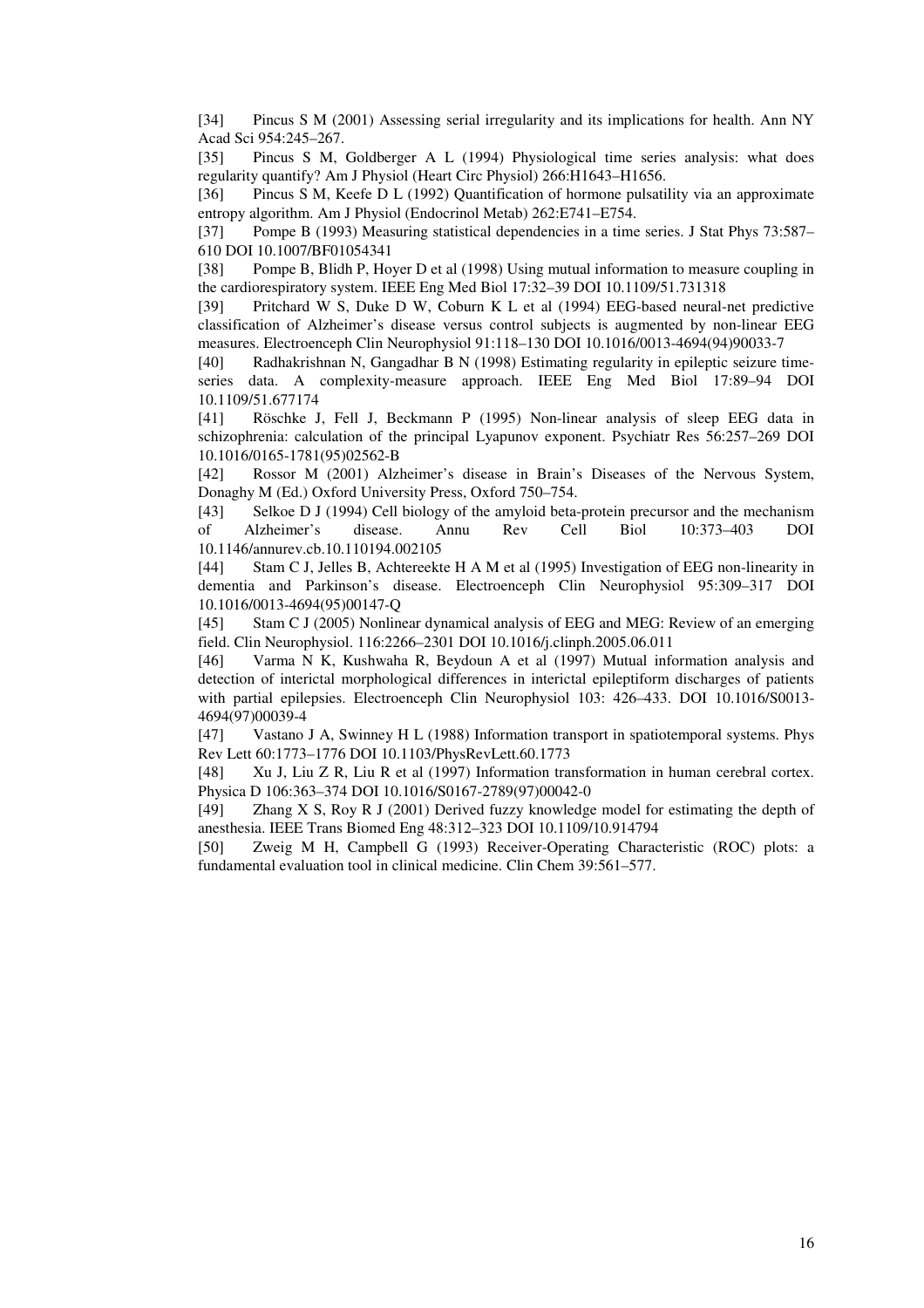| Electrode       | Control subjects              | AD patients                   |                  |
|-----------------|-------------------------------|-------------------------------|------------------|
|                 | $(\text{mean} \pm \text{SD})$ | $(\text{mean} \pm \text{SD})$ | $\boldsymbol{p}$ |
| F <sub>3</sub>  | $0.7378 \pm 0.1821$           | $0.6288 \pm 0.1181$           | 0.1115           |
| F4              | $0.7100 \pm 0.2028$           | $0.6933 \pm 0.1371$           | 0.8242           |
| F7              | $0.7732 \pm 0.2072$           | $0.7349 \pm 0.1634$           | 0.6355           |
| F8              | $0.7867 \pm 0.1775$           | $0.7309 \pm 0.1563$           | 0.4426           |
| Fp1             | $0.7182 \pm 0.1649$           | $0.5641 \pm 0.2006$           | 0.0631           |
| Fp <sub>2</sub> | $0.6994 \pm 0.2194$           | $0.5745 \pm 0.1363$           | 0.1243           |
| T <sub>3</sub>  | $0.9580 \pm 0.2869$           | $0.9236 \pm 0.2472$           | 0.7663           |
| T <sub>4</sub>  | $0.9296 \pm 0.2485$           | $0.9342 \pm 0.3186$           | 0.9701           |
| <b>T5</b>       | $0.9125 \pm 0.1953$           | $0.6936 \pm 0.2081$           | 0.0193           |
| T <sub>6</sub>  | $0.8976 \pm 0.2018$           | $0.6914 \pm 0.2179$           | 0.0322           |
| C <sub>3</sub>  | $0.8363 \pm 0.1670$           | $0.7291 \pm 0.1954$           | 0.1820           |
| C <sub>4</sub>  | $0.8490 \pm 0.1384$           | $0.7703 \pm 0.2150$           | 0.3198           |
| $P3*$           | $0.8599 \pm 0.1331$           | $0.6088 \pm 0.1817$           | 0.0014           |
| $P4*$           | $0.8644 \pm 0.1320$           | $0.6423 \pm 0.1753$           | 0.0031           |
| $O1*$           | $0.9714 \pm 0.1801$           | $0.6989 \pm 0.1939$           | 0.0027           |
| $O2*$           | $0.9357 \pm 0.2051$           | $0.6867 \pm 0.1961$           | 0.0086           |

Table 1. Average  $ApEn(m = 1, r = 0.25)$  for control subjects and AD patients in all channels. Results are shown as mean  $\pm$  standard deviation (SD). Significant differences are marked with an asterisk.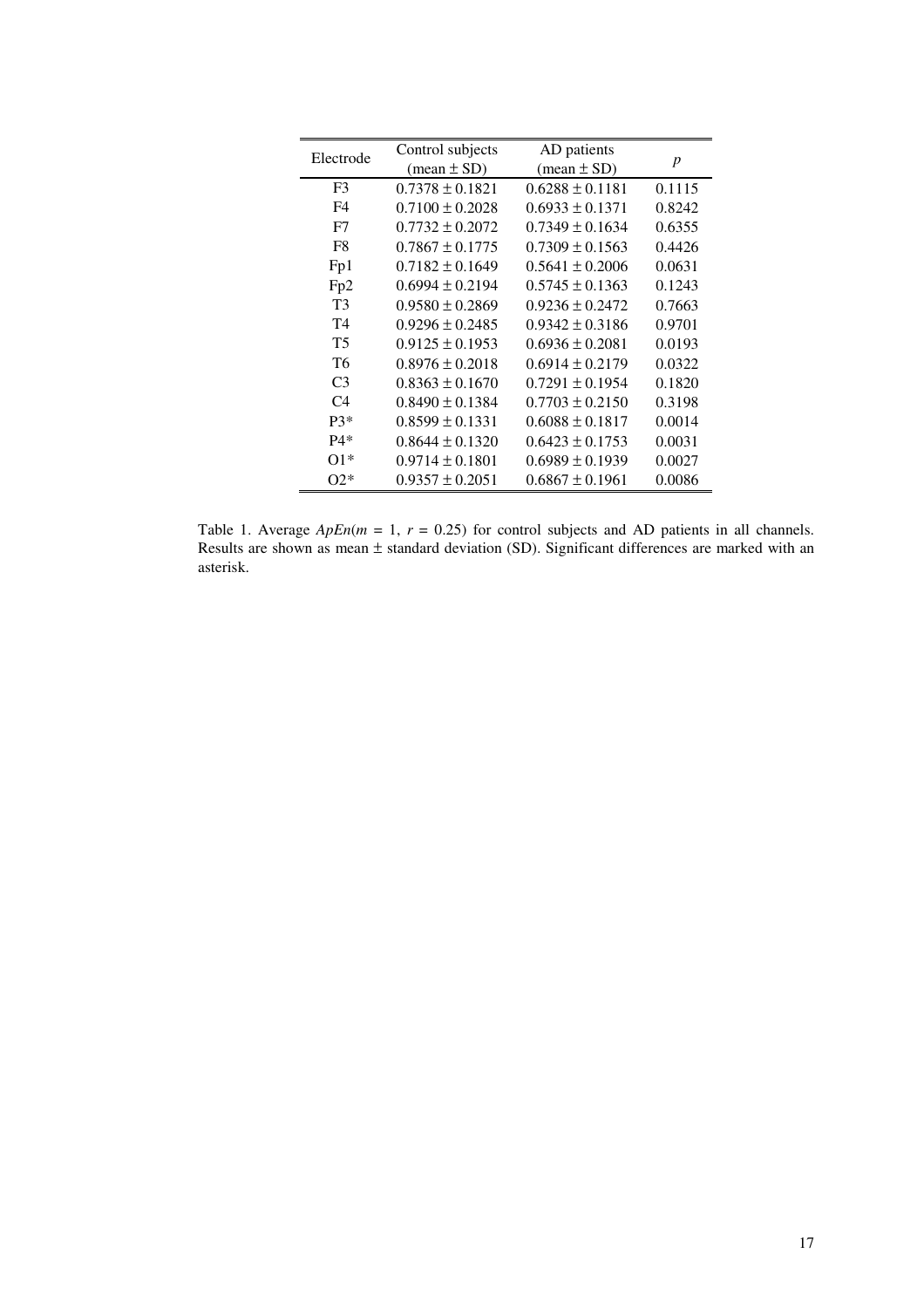| Electrode      | Control subjects              | AD patients                   |                  |
|----------------|-------------------------------|-------------------------------|------------------|
|                | $(\text{mean} \pm \text{SD})$ | $(\text{mean} \pm \text{SD})$ | $\boldsymbol{p}$ |
| F3             | $-32.22 \pm 9.22$             | $-25.30 \pm 4.43$             | 0.0363           |
| F4             | $-32.56 \pm 7.42$             | $-27.36 \pm 6.21$             | 0.0894           |
| F7             | $-32.35 \pm 9.75$             | $-29.76 \pm 9.05$             | 0.5244           |
| F8             | $-34.13 \pm 9.05$             | $-29.95 \pm 8.83$             | 0.2855           |
| Fp1            | $-32.11 \pm 8.55$             | $-23.26 \pm 5.99$             | 0.0108           |
| Fp2            | $-30.39 \pm 9.53$             | $-21.74 \pm 5.64$             | 0.0174           |
| T <sub>3</sub> | $-38.78 \pm 11.87$            | $-37.43 \pm 13.12$            | 0.8029           |
| T <sub>4</sub> | $-38.32 \pm 10.10$            | $-38.89 \pm 16.91$            | 0.9247           |
| $T5*$          | $-37.98 \pm 8.99$             | $-24.79 \pm 7.48$             | 0.0013           |
| $T6*$          | $-37.09 \pm 8.32$             | $-26.59 \pm 8.51$             | 0.0084           |
| C <sub>3</sub> | $-35.60 \pm 7.72$             | $-30.67 \pm 8.10$             | 0.1595           |
| C4             | $-36.48 \pm 8.36$             | $-32.34 \pm 9.29$             | 0.2856           |
| $P3*$          | $-37.08 \pm 7.26$             | $-24.13 \pm 6.91$             | 0.0004           |
| $P4*$          | $-37.52 \pm 6.95$             | $-25.55 \pm 6.76$             | 0.0006           |
| $O1*$          | $-39.97 \pm 8.83$             | $-26.33 \pm 8.33$             | 0.0013           |
| $O2*$          | $-37.33 \pm 9.30$             | $-25.99 \pm 8.30$             | 0.0068           |

Table 2. Average *AMI* rates of decrease for control subjects and AD patients in all channels. Results are shown as mean ± standard deviation (SD). Significant differences are marked with an asterisk.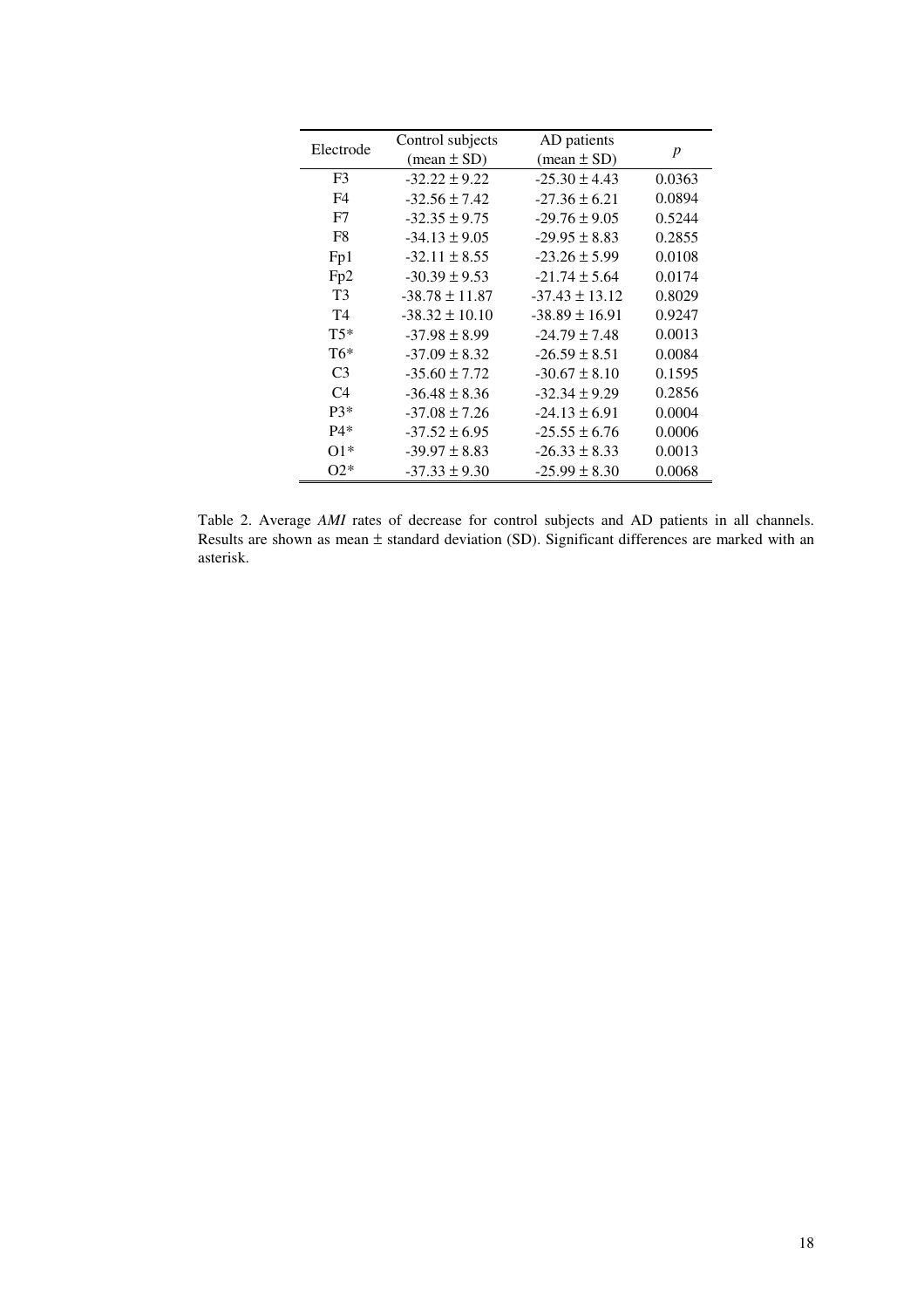| Method                                            | Electrode      | Threshold | Sensitivity<br>$(\%)$ | Specificity<br>$(\%)$ | Accuracy<br>$(\%)$ | <b>AUC</b> |
|---------------------------------------------------|----------------|-----------|-----------------------|-----------------------|--------------------|------------|
| $ApEn(m=1,$<br>$r=0.25$ )                         | P <sub>3</sub> | 0.7326    | 72.73                 | 81.82                 | 77.27              | 0.8595     |
|                                                   | P <sub>4</sub> | 0.7381    | 63.64                 | 81.82                 | 72.73              | 0.8264     |
|                                                   | O <sub>1</sub> | 0.8181    | 81.82                 | 72.73                 | 77.27              | 0.8595     |
|                                                   | O <sub>2</sub> | 0.8190    | 90.91                 | 63.64                 | 77.27              | 0.7769     |
| AMI rate of<br>decrease                           | T <sub>5</sub> | $-31.60$  | 90.91                 | 72.73                 | 81.82              | 0.8678     |
|                                                   | T <sub>6</sub> | $-31.03$  | 81.82                 | 81.82                 | 81.82              | 0.8512     |
|                                                   | P <sub>3</sub> | $-34.43$  | 100.00                | 81.82                 | 90.91              | 0.9339     |
|                                                   | P <sub>4</sub> | $-30.70$  | 81.82                 | 81.82                 | 81.82              | 0.9091     |
|                                                   | O <sub>1</sub> | $-31.86$  | 81.82                 | 81.82                 | 81.82              | 0.8678     |
|                                                   | O <sub>2</sub> | $-30.72$  | 81.82                 | 81.82                 | 81.82              | 0.8264     |
| $SampEn(m=1,$                                     | P <sub>3</sub> | 0.6658    | 72.73                 | 81.82                 | 77.27              | 0.8512     |
|                                                   | P <sub>4</sub> | 0.6740    | 63.64                 | 90.91                 | 77.27              | 0.8347     |
| $r=0.25$ )                                        | O <sub>1</sub> | 0.7492    | 81.82                 | 72.73                 | 77.27              | 0.8595     |
|                                                   | O <sub>2</sub> | 0.7367    | 90.91                 | 63.64                 | 77.27              | 0.7769     |
|                                                   | T <sub>5</sub> | 0.4161    | 72.73                 | 72.73                 | 72.73              | 0.8017     |
| LZ complexity<br>(3 symbol<br><i>conversion</i> ) | P <sub>3</sub> | 0.3962    | 81.82                 | 81.82                 | 81.82              | 0.8926     |
|                                                   | <b>P4</b>      | 0.3485    | 72.73                 | 90.91                 | 81.82              | 0.8430     |
|                                                   | O <sub>1</sub> | 0.4412    | 90.91                 | 72.73                 | 81.82              | 0.8512     |
| Slope of                                          | F <sub>3</sub> | $-0.0037$ | 81.82                 | 81.82                 | 81.82              | 0.8430     |
|                                                   | F7             | $-0.0020$ | 81.82                 | 72.73                 | 77.27              | 0.8347     |
|                                                   | Fp1            | $-0.0026$ | 90.91                 | 90.91                 | 90.91              | 0.9339     |
| $MSE(m=1,$                                        | Fp2            | $-0.0113$ | 100                   | 72.73                 | 86.36              | 0.8512     |
| $r=0.25, 12$                                      | T <sub>5</sub> | $-0.0167$ | 90.91                 | 81.82                 | 86.36              | 0.9174     |
| scales) for                                       | T <sub>6</sub> | $-0.0155$ | 81.82                 | 81.82                 | 81.82              | 0.9008     |
| large time                                        | P <sub>3</sub> | $-0.0119$ | 81.82                 | 90.91                 | 86.36              | 0.9174     |
| scales                                            | <b>P4</b>      | $-0.0097$ | 72.73                 | 90.91                 | 81.82              | 0.8512     |
|                                                   | O <sub>1</sub> | $-0.0116$ | 81.82                 | 90.91                 | 86.36              | 0.9174     |
|                                                   | O <sub>2</sub> | $-0.0079$ | 81.82                 | 81.82                 | 81.82              | 0.8760     |

AUC: Area under the ROC (Receiver Operating Characteristic) curve

Table 3. Test results for *ApEn*, the *AMI* rate of decrease, *SampEn*, *LZ* complexity and *MSE* on the channels in which the differences between both groups were significant. The optimum threshold to discriminate AD patients and control subjects and the area under the ROC curve are also included.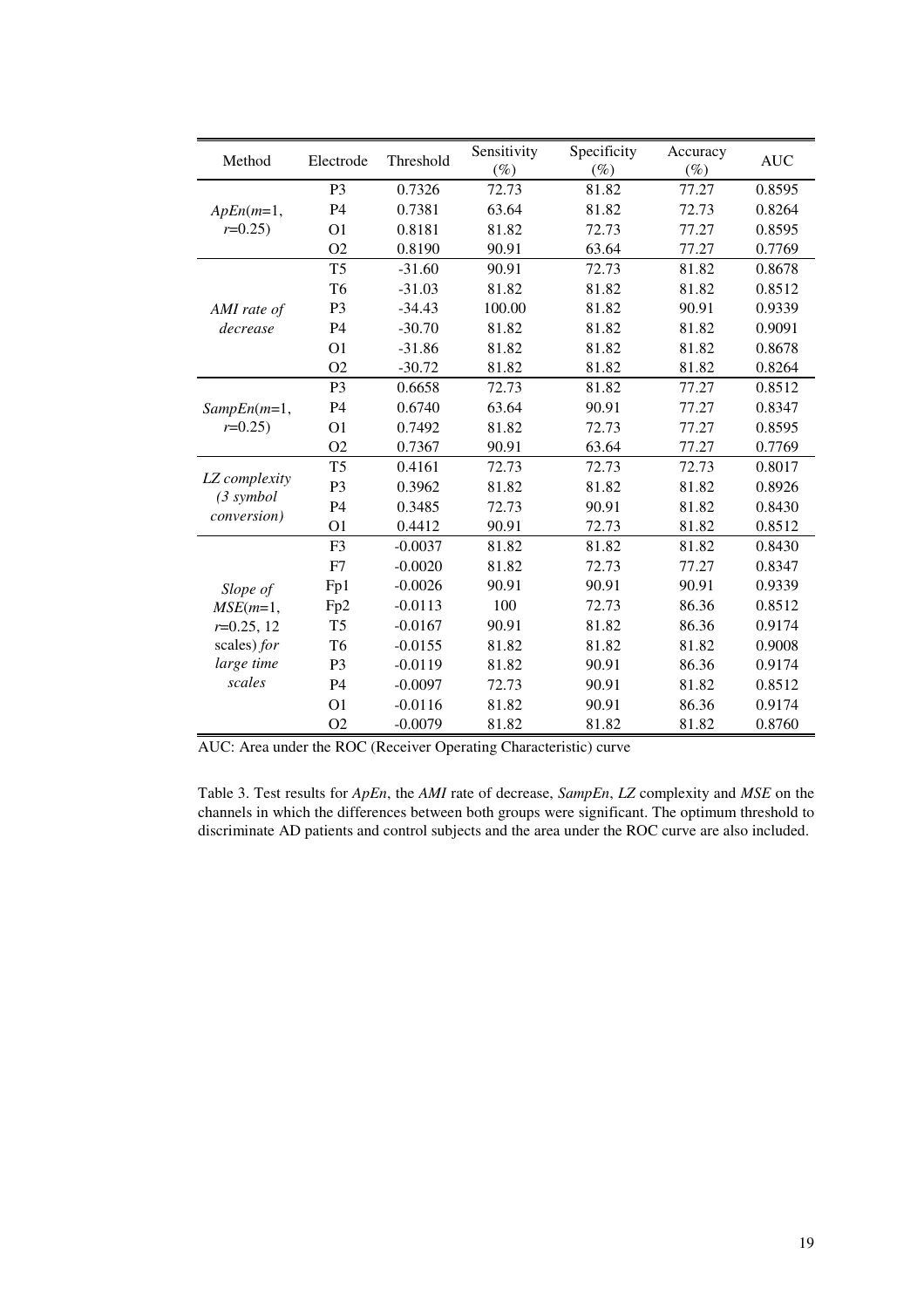

Figure 1. (a) Normalized *AMI* curves obtained from one AD patient's epoch and from a control subject's one. (b) Normalized *AMI* curves of the 11 control subjects and 11 AD patients at electrode O2.